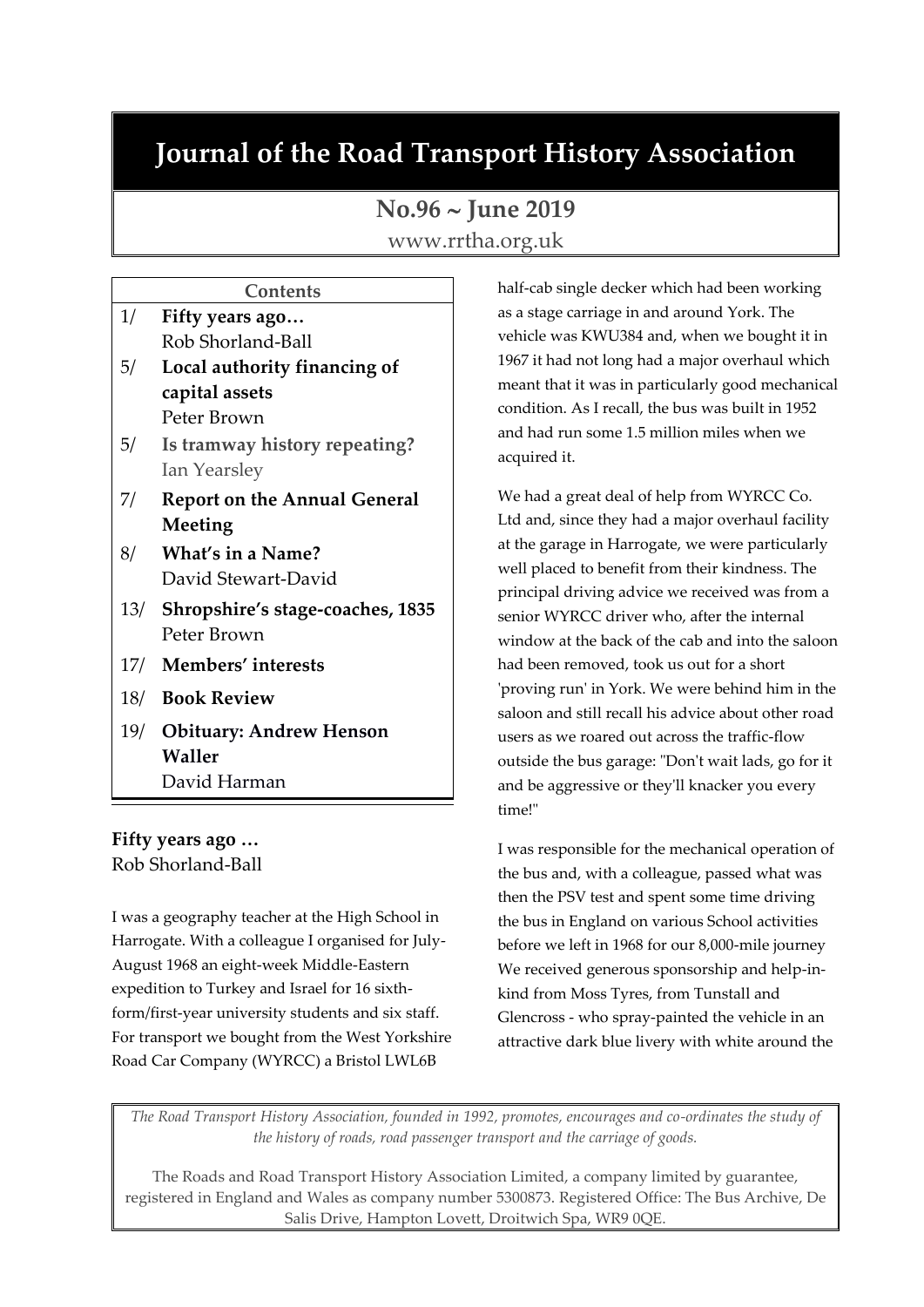Road Transport History Association Limited

*Honorary President:* Dr Robert McCloy

*Chairman:* Roderic Ashley **[roderic.ashley@gmail.com](mailto:roderic.ashley@gmail.com)**

*Journal Editor:* Peter White 13 Lingwood Gardens, Isleworth, TW7 5LY **[peterrwhite@googlemail.com](mailto:peterrwhite@googlemail.com)**

*Secretary:* Philip Kirk The Bus Archive, De Salis Drive, Hampton Lovett, Droitwich Spa, WR9 0QE **[philip@kitheadtrust.org.uk](mailto:philip@kitheadtrust.org.uk)**

*Events Organiser:* John Ashley 6 Cefn Glas, Tycoch, Swansea, SA2 9GW **[john@globespinner.net](mailto:john@globespinner.net)**

*Promotions Officer:* Amy Graham **[213bus@gmail.com](mailto:213bus@gmail.com)**

ISSN: 2044-7442

The Editor is always interested in hearing from members and nonmembers who would like to write an original piece about transport history and/or research for inclusion in this journal or online.

windows - and from Bristol themselves who sent one of their senior engineers to spend two days with me at WYRCC Harrogate garage going over the vehicle in great detail and replacing suspect items where he deemed it appropriate.

# **Performance of the bus**

With two exceptions, the bus performed impeccably. The exceptions were both broken springs, one on the M1, only 2.5 hours out from Harrogate at the very beginning of our journey. I phoned my WYRCC contacts in Harrogate and they talked to Midland General contacts. We were towed into Midland General Garage at Langley Mill and a spare spring was sent down from Harrogate and fitted within hours. The second broken spring I discovered in Istanbul when making one of my daily underbus inspections.



*Above*: KWU384 awaiting attention for a spring at Midland General's Langley garage [author]

We arranged to park the bus in the grounds of the British Consulate. Alas, the Consulate which in November 2003 was razed to the ground in a bomb attack that killed the Consul-General and 31 other people. However, in 1968 there we no such dangers and the Consulate officers provided a Land Rover and an escort to take me down into the repair section of Istanbul. They located for me a garage no larger than that in which most of us keep our cars in England which specialised in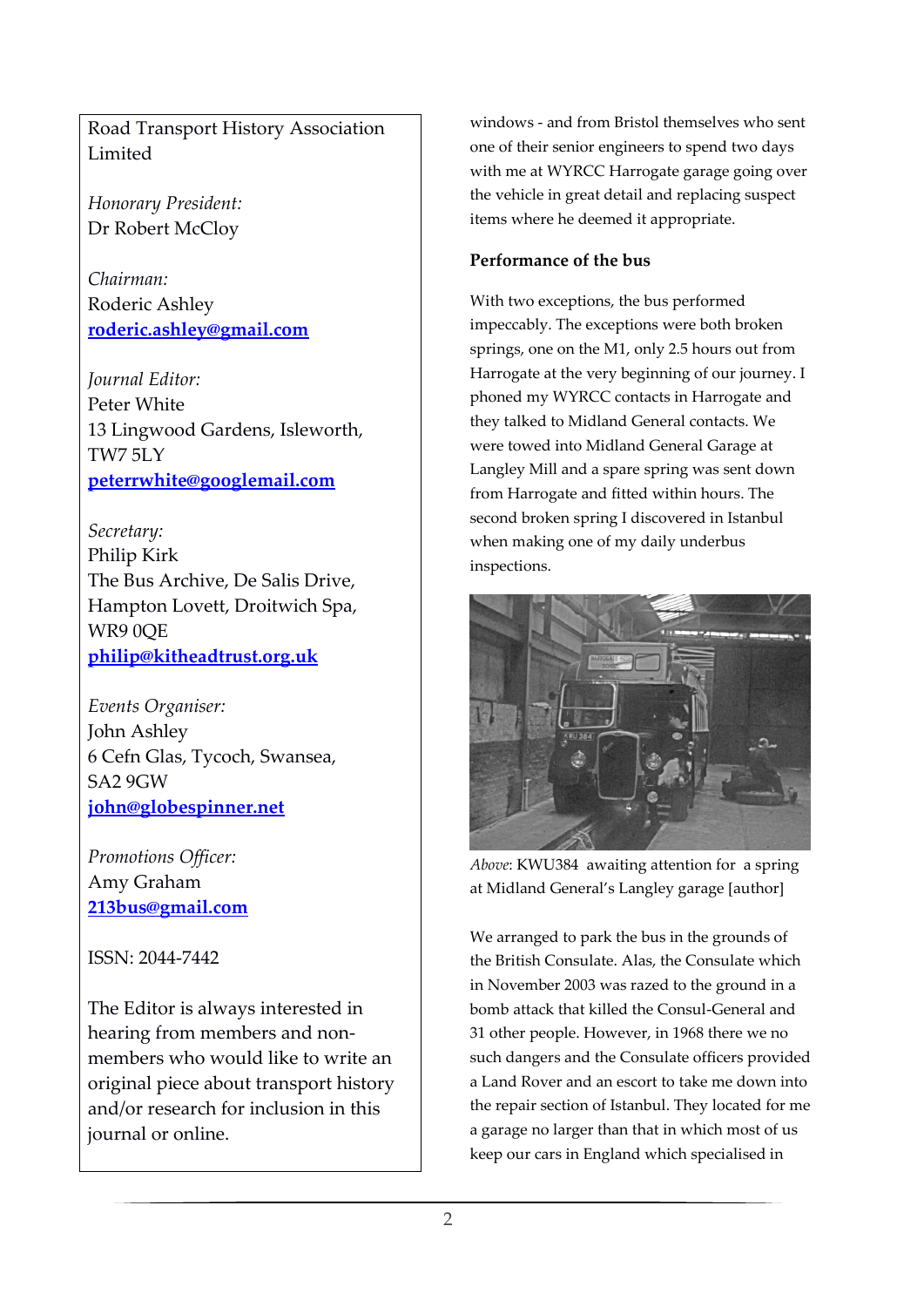heavy duty spring repairs. The bus was jacked up on the ferocious camber of the narrow street outside the garage and within 24 hours a new leaf had been beaten out and fitted while I was regaled with Turkish coffee and sherbet. The only other mechanical problem was when the bus ran out of Derv and we had the ticklish job of repriming the Autovac system.

As I have mentioned, the expedition was in 1968 and we called ourselves SMEE 1968 - School Middle Eastern Expedition. Some of the former High School students who came with us were unhappy about being on a 'School' Expedition, but the Middle East was a turbulent area and we judged, correctly, that a 'School' Expedition would attract less unwelcome attention than a 'Student' Expedition. The 60's were years of social changes – of hippies, rock festivals, free love, drugs and much else that was new and 'daring' then but rather more familiar today.

The Israel Six-Day War had been fought in 1967 and we felt it unwise (and probably impracticable) to drive overland to Israel. We therefore travelled overland to Istanbul, shipped the bus to Haifa in Israel and, on our return, from Haifa to Izmir. The Israelis were extremely efficient in their handling of the vehicle on and off the ship, but we experienced interesting problems in Turkey.

#### **Sea crossing**

When we arrived in Istanbul on the outward journey, we had to call at the Turkish Maritime Lines (TML) shipping office to register the vehicle and we discovered it had been assumed that 22 people could travel in what the office called a "car." Judging by the loads we saw carried in some Turkish cars that was perhaps not surprising, but it posed us a considerable problem to persuade the stevedores to load a 30ft by 8ft bus off the quayside at Istanbul and onto the foredeck of the TML vessel on which we were travelling. Considerable sums of money changed

hands and the lift took place using one of the derricks on the ship but with a single hoist which allowed the bus, despite my protestations, to swing round and crash into the side of the vessel, fortunately only suffering minor denting to the rear top offside corner.



*Above*: The LWL being transferred from ship to shore at Izmir [author]

The return via Izmir was more dramatic because the ship docked alongside a wooden jetty at right angles to the main quay and the jetty was occupied by buildings, making unloading onto it impracticable. On the outward voyage, realising there would be a problem, we spent some hours with the Turkish captain who gave us cups of sweet tea and assured us that everything would be put in hand for the return. To do him justice it was, although when we docked in Izmir the solution was not immediately apparent. It emerged across the harbour in the early morning light as a British-built 50-ton steam floating crane on a huge pontoon which lifted the bus with obvious ease (and on this occasion with the correct slings) and set off across the harbour to the quayside with the bus dangling like a Dinky toy from the enormous jib. So anxious were the Turkish crane operators to impress us with their efficiency that I was very nearly hoisted out over the side while still in the driving seat after manoeuvring the bus onto the slings. Whilst I would have had a magnificent view of the harbour, I felt I was rather better placed watching the operation from the ship and then on-shore.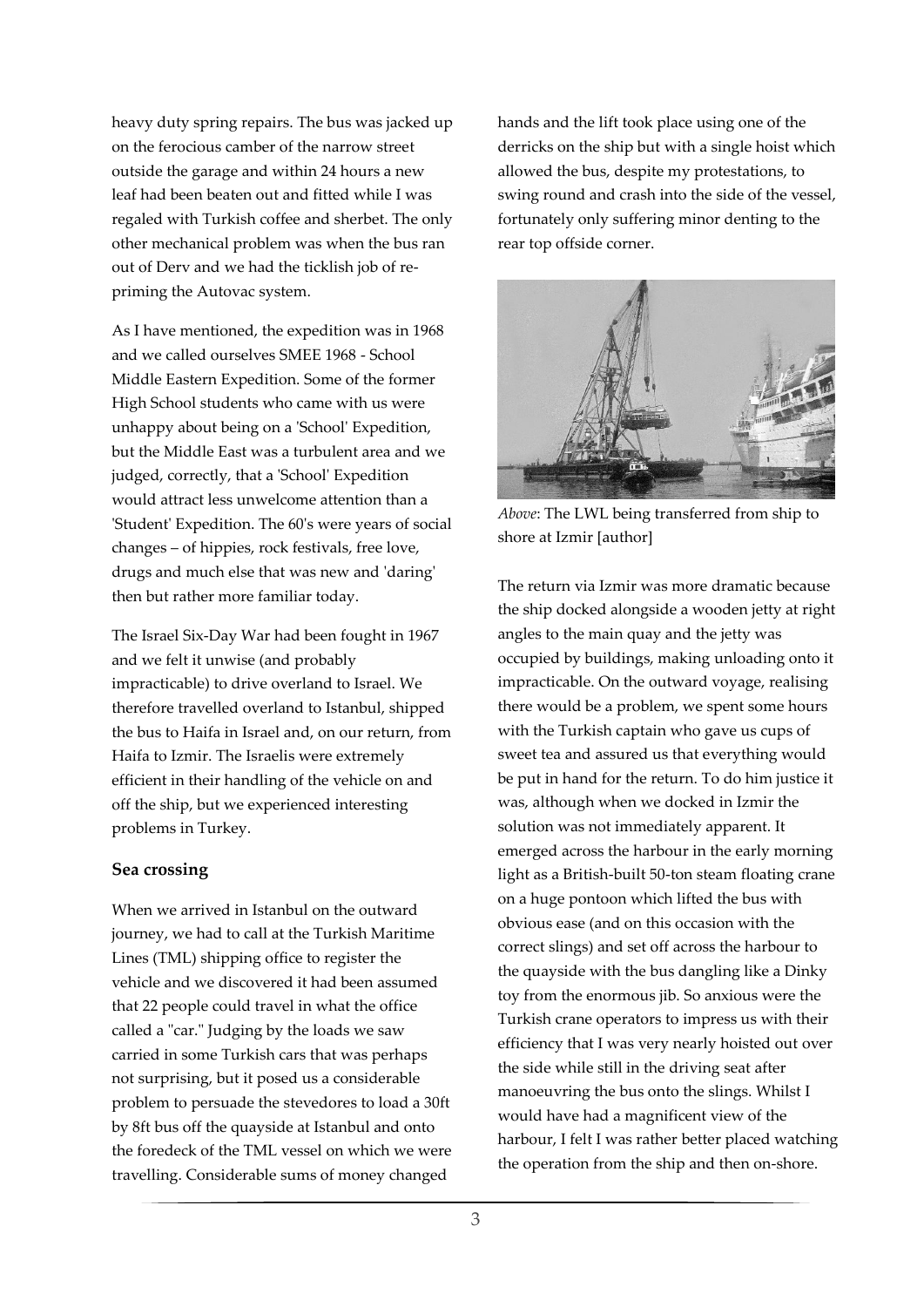The bus was unloaded safely but once again a considerable amount of money had to change hands to pay for the crane before we were finally able to drive away.

Driving standards in Turkey were alarming to say the least. Fortunately, we managed to avoid any collisions, but I have vivid memories of standing up in the cab on the brake pedal and pulling downwards on the wheel in order to get enough purchase on the brakes for an emergency stop! On one occasion, a Dolmus (a Turkish taxi) chose to stop dead immediately in front of our bus, but I had sufficient strength for me to stop KWU384 before we struck it!

The other particularly interesting part of the journey home was the climb up to the Cakor Pass in Yugoslavia including a hairpin bend in a single track tunnel on a hill. Once at the top we stopped for a break and some used the travellers' facility which was a wooden hut containing a single-hole earth closet, rich with flies and smells.

The bus was a joy to drive and although many people warned us that the Bristol 6-cylinder engine was less reliable than the Gardner engine, we had no difficulties in that department. The bus's Yorkshire origins had ensured a crawler first gear and a "supertop" fifth gear which went

home with a satisfying "clunk" and ensured a steady and relatively economic 45 miles an hour at top speed. No synchromesh of course but, once mastered, the crash gearbox was very satisfying to use – and very noisy if double-declutching was not quite as precise as it should be.

When we returned from the Middle East the bus was retained by the school for a time, but we could not sustain nor could the School afford, the necessary servicing and general maintenance the bus required. We sold it to a dealer and for a time it worked as a mobile sales vehicle. Subsequently it was sold for parts-and-scrap. I still have the very happiest memories of our 'LWL'. I continued to drive occasionally for Pynes White Coach Tours in Starbeck – almost always to provide an evening excursion for Wallace Arnold coach parties staying in one of the large Harrogate hotels.

It is an interesting reflection on costs and changing times that, after we had sold the bus in 1969, the total cost per head for the whole 8-week Expedition was  $E$ 76. Approximately that figure today would be just under £1,340 so I think we can claim that SMEE 1968 was very good value for money – and a wonderful experience for all of us involved.



*Above*: local transport drivers taking an interest in the LWL [author].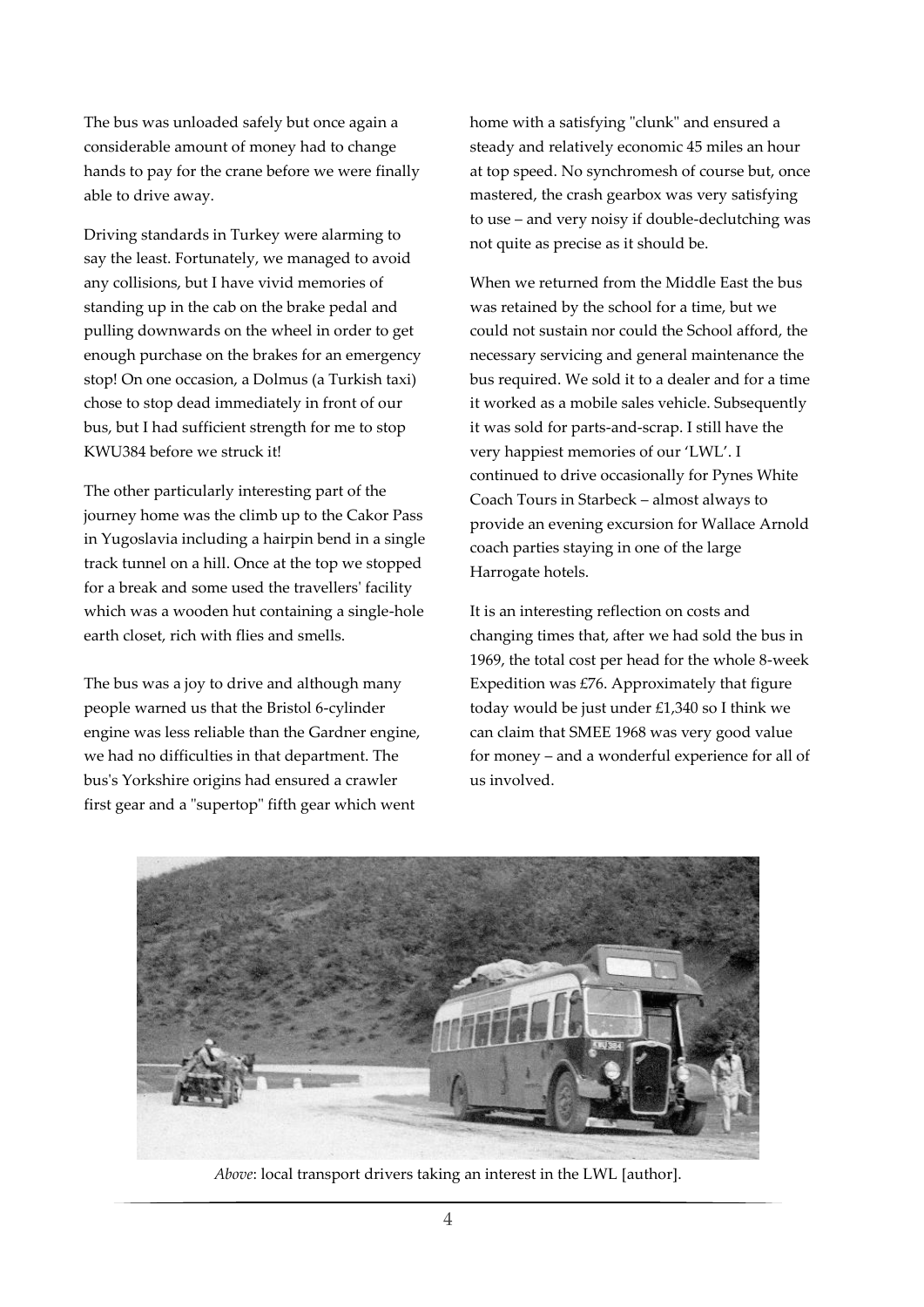# **Local authority financing of capital assets** Peter Brown

In the article 'Is tramway history repeating itself?' (Journal 95) it was stated that: 'Under the Municipal Tramway Association accounting policies adopted from 1904 depreciation was not included as such, giving a misleading picture of tramway profitability and the value of assets.' However, one must remember the fundamental difference between the financing of companies and local authorities. Companies had a permanent share capital, and depreciation helped maintain the value of this share capital. Local authorities did not, instead financing capital assets by borrowing, the loan being repaid over the life of the asset. This annual repayment was a proxy for depreciation, the balance of the loan outstanding at the year end being a proxy for the residual value of the asset. If depreciation were to be charged there would be a double counting of the cost of 'consuming' the asset.

Despite this, many local authorities did create Renewals Funds, most often for vehicles. This created other problems because if money were available for spending it would often be spent, regardless of the circumstances of the individual case. If the assumed life of a vehicle was (say) five years, there was a temptation to replace the vehicle after five years, regardless of whether it still had a useful further life  $-$  or, conversely, to delay replacement until the five years was up even though excessive maintenance costs were being experienced. Renewals Funds were built up on the basis of an expectation of like-for-like replacement, yet needs change and technology changes. At the extreme, the objectively correct decision might be that the asset should be scrapped and not replaced. Automatic access to the money in a Renewals Fund might prevent the fundamental questions being addressed, managers being tempted to make the 'easy' decision rather than to discuss the case for change.

# **Is tramway history repeating?**

Ian Yearsley *In response to Peter Brown's comments, Ian has provided further observations below.*

I was very pleased to see the question being raised about charging depreciation, as well as building up funds for renewals on tramways. This was a live issue in the early years of electric tramways in Britain, and particularly local authority-owned systems relying on loan finance. The loans were arranged usually through the Public Works Loan Board (PWLB) and periods of repayment were laid down by the Board of Trade (from 1919 by the Ministry of Transport). As I mentioned at the April meeting in Coventry, I am planning research on the PWLB, but the new book 'Municipal Dreams' by John Boughton\*, though extensive in its coverage of the rise and fall of municipal housing, has less to offer on transport provision. Research relating housing provision to transport and employment may take several years.

I described the procedure for municipal tramways' loans in a paper 'Some causes of tramway decline in Great Britain' at the first R&RTHA symposium at the National Tramway Museum in November 1993, which was subsequently published by the Chartered Institute of Transport in its 'Proceedings', Vol 3, No 4, November 1994. This paper was developed from an earlier contribution on London tramway finance at the London University seminar 'Tramway London' in 1987, but not published until 1993 by the Light Railway Transport League.

Relatively little was in print about this, but my starting point was to study the amounts paid in compensation to tramway operators when in 1933 London Transport took over their assets. For the local authority-owned operators, including the London County Council, these were based on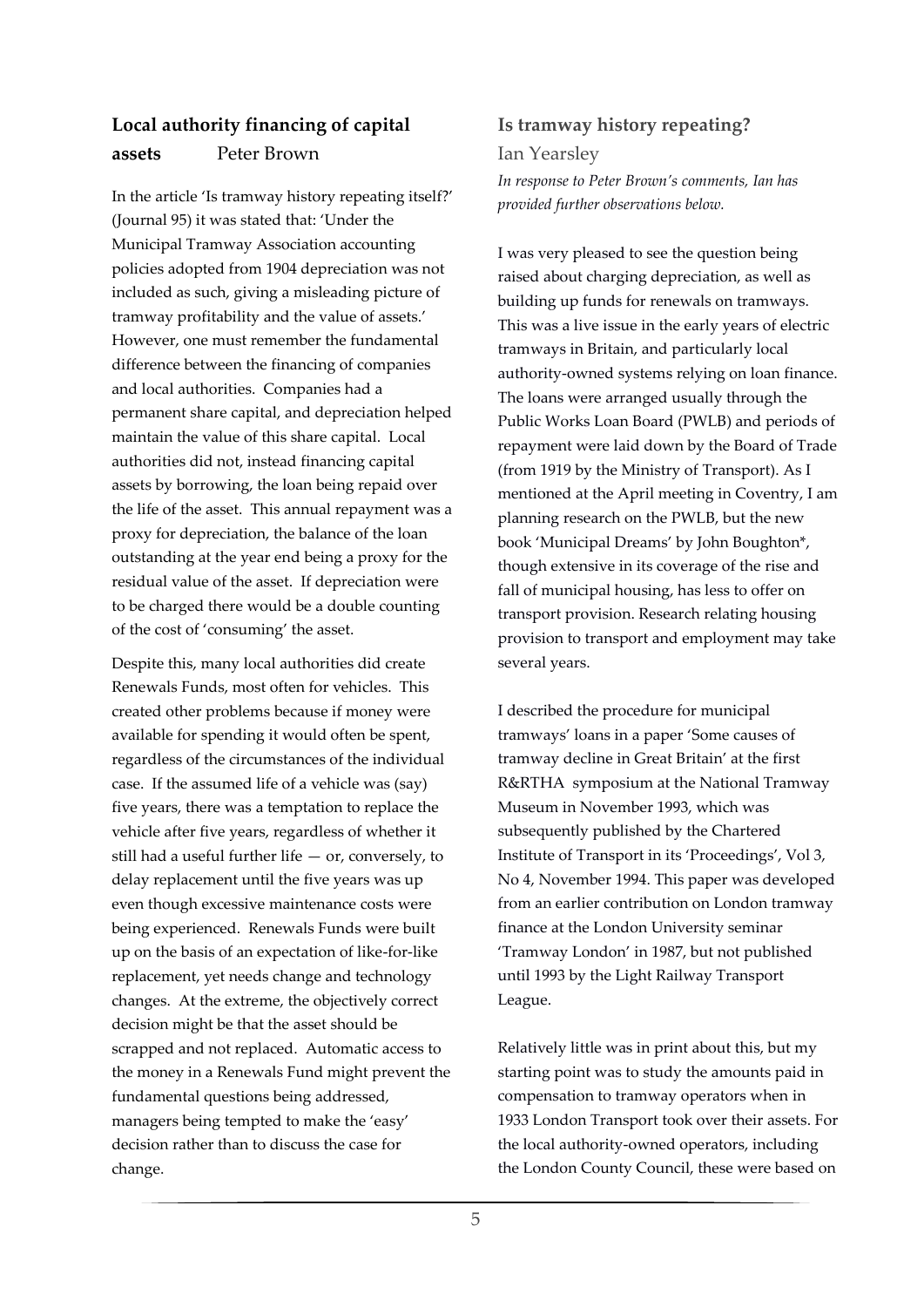the outstanding loan debts. Compensation was on a 'no profit, no loss' basis, but one authority, Ilford, protested that it was being penalised for good management, because it had always paid back its loans early. Without going to arbitration, it had its compensation almost trebled.

Tramway managers above all wanted to be able to compare their undertakings' performances on a like-for-like basis, but in the early years tramway accounts were produced in a fragmented way, with parts supplied and maintained by various officials, and sometimes by outside accountants.

When A. R. Fearnley arrived as tramways manager at Sheffield in 1904 he found that not only the accounts but also the tickets, banking of cash and payment of wages to his staff were all under the control of the city treasurer. More seriously for municipal tramways, loan finance created a divergence of purpose and priorities between the tramways manager, the treasurer and the ordinary elected members.

The tramways manager wanted loans to be repaid by the time that assets wore out and needed to be replaced. He also wanted a renewals fund built up so that track, cars and other assets could be replaced without having to take out another loan.

The borough treasurer wanted to keep annual loan repayments as small as possible within his overall budget for the authority. This meant extending the repayment to the maximum period allowed, even though in aggregate this might mean paying more. The loans were more his concern than the assets, though the extensive programmes of renumbering cars in cities such as Bradford probably represented a desire to divert his attention from vehicles that had worn out prematurely.

Elected members saw the electric tramway as a means of providing a service to their electorate, but also as a source of profit which could be applied to 'relieve' (that is to say, reduce) the rates, always a popular theme at election times. Few of them were accountants. People with that kind of analytical ability, such as Councillor (later Alderman) Gledhill at Halifax, came along later. Most of them looked first and foremost at the main revenue account and saw that the new electric tramways offered what appeared to be the promise of a golden harvest.

To try and bring these interests together, the Municipal Tramways Association' second annual conference asked James Dalrymple, chief accountant and deputy general manager of Glasgow Corporation Tramways, to put forward a set of model accounts. These provided standardised headings for every item, and in the main revenue account he included items for permanent way renewal and depreciation. Being both a tramwayman and an accountant, he saw the need to build up funds to renew assets like track, cars, overhead and power supply when eventually they wore out.

These went forward to a joint committee of the MTA and the borough treasurers which met several times in 1903 and 1904. This accepted much of James Dalrymple's work, but Councillor Smithson (Chairman of Leeds Tramways Committee) criticised Dalrymple's ''ideas of Northern purity''. And so, renewals were moved from the main account to an option in a subsequent allocations account, and depreciation vanished altogether. They also introduced a new heading 'Aid of Rates' in the appropriations account.

From then on, only a manager with considerable personality, accounting ability and political skill would be able to convince the borough treasurer, committee chairman and elected members that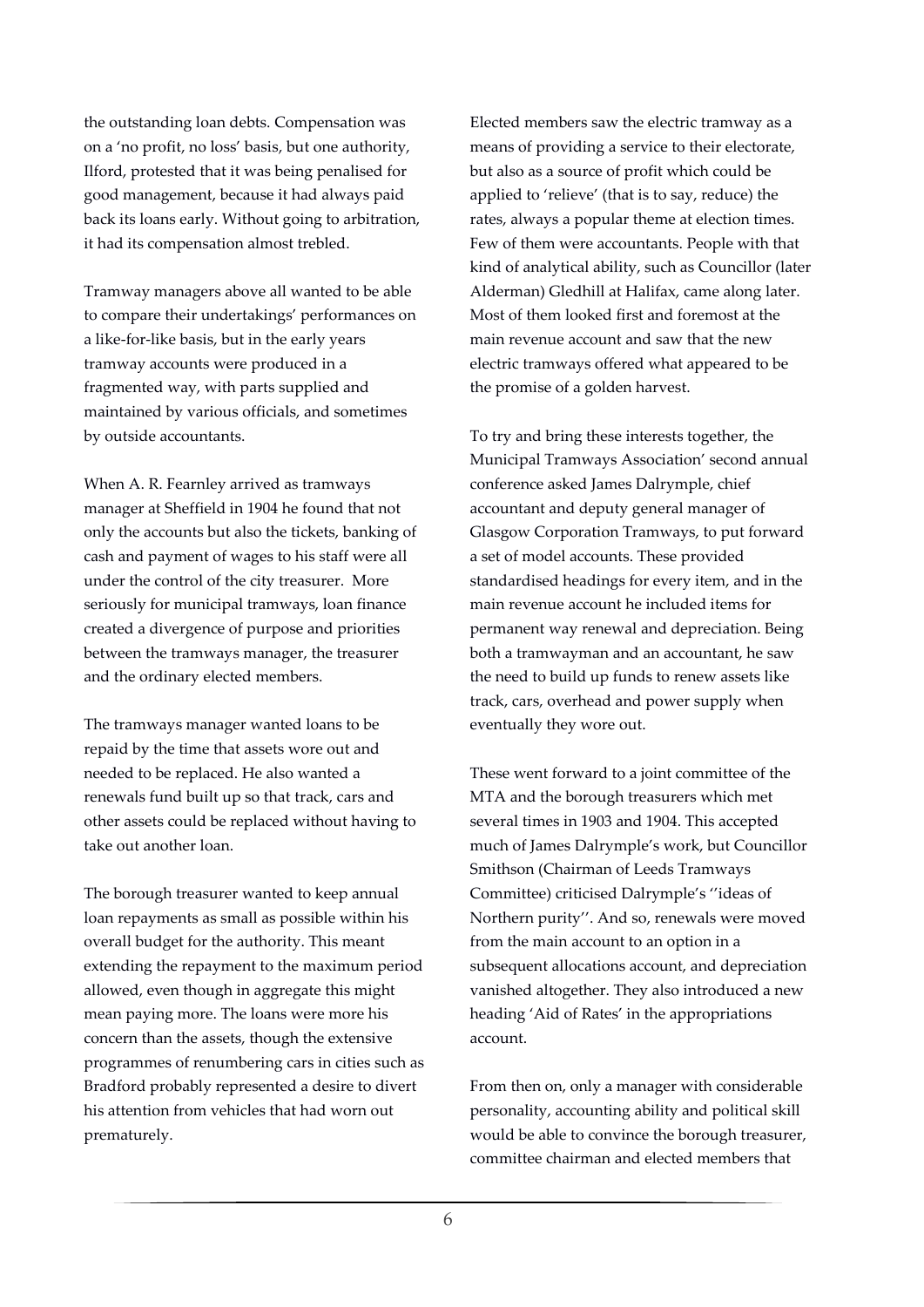amounts should be set aside for renewals instead of relieving the rates, and that loan repayment periods should match the life of the assets.

The joint committee did well in standardising the tramway accounts, and in 1904 the Board of Trade adopted its headings for the annual returns of company-owned tramways as well as municipal. But was I wrong when in 1993 I said that by removing depreciation and eliminating renewals the committee signed the long-term death warrant of the first generation of British tramways?

Could we go even further, and ask whether loan finance is the most appropriate method for local authority ownership of trading undertakings, however suitable it may be for crematoria or council housing? Perhaps Charles Dunbar was right, all those years ago\*\*, when he said that the LCC Tramways could have made a steady profit if they had been run as a company?

\*Published by Verso, 6 Mead Street, London W1F OEG, ISBN 9787-78478-740-0, price £9.99.

\*\*In his paper 'Idealism and Competition, the fares policy of the London County Council Tramways', given to the Transport Ticket Society in 1967 and published in 'Modern Tramway' May and June 1967.

# **Report on the Annual General Meeting**

The AGM was held at Coventry on 6<sup>th</sup> April.

- The meeting was attended by 20 members.
- The chairman noted that the administration of the company had now been stabilised, with new arrangements for banking and membership.
- It was reported that of 74 members in 2018, 61 had renewed for 2019.
- Efforts continued to attract interest from academic quarters.
- A profit of £993 had been made during the year. Tax is not payable as we have an arrangement with HMRC which recognises our 'Not for Benefit' status.
- David Holding and Amy Graham were re-elected as directors.
- Sales of the Road Passenger Companion were very modest and there was discussion as to how the 240 remaining copies might be sold.
- It was suggested that the next AGM (Spring 2020) might be held in London; this will be investigated.

The Autumn 2019 Business Meeting will be held at The Transport Museum, Coventry on Saturday 19th October.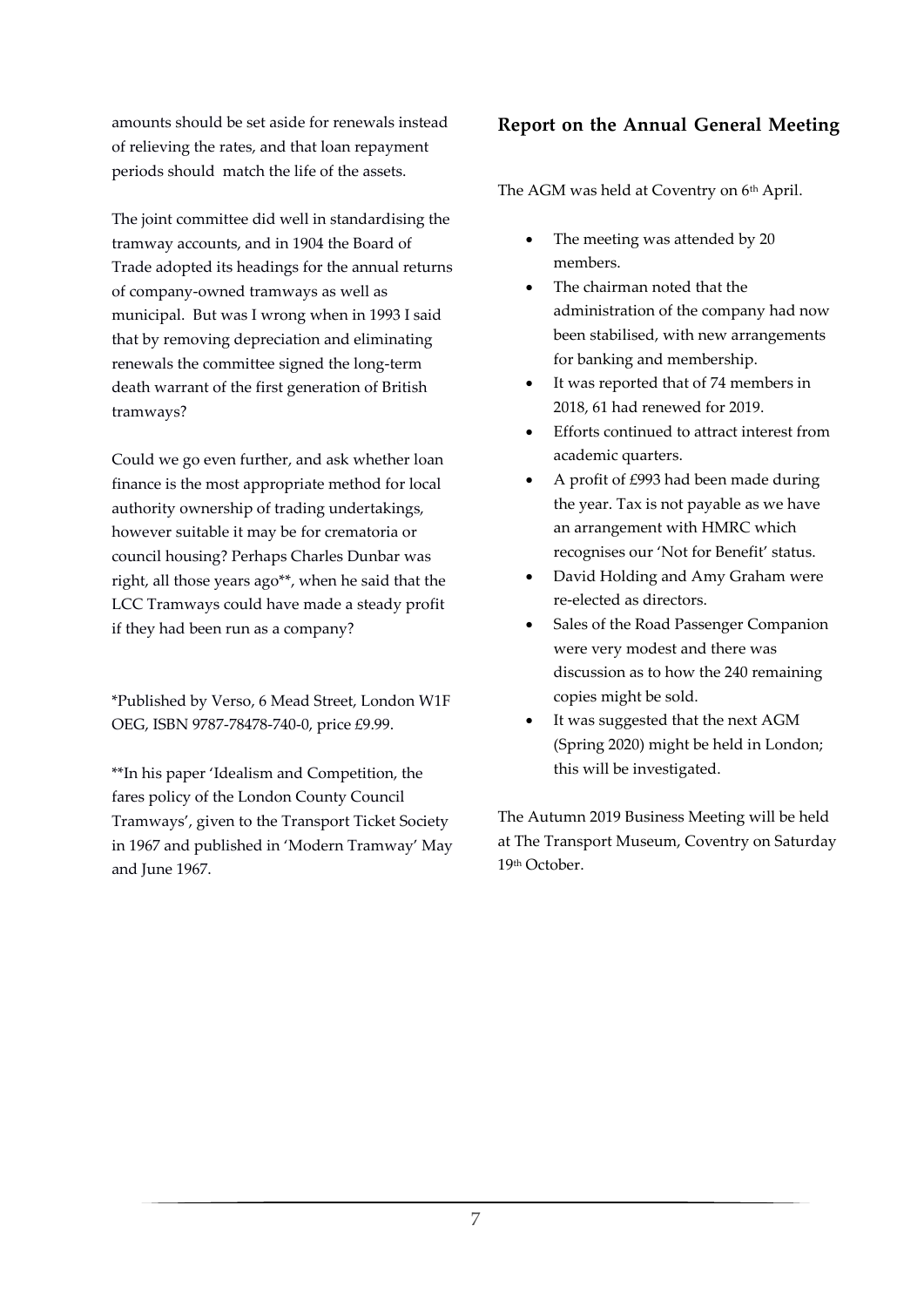# **What's in a Name?**  David Stewart-David

*This paper is based on the presentation given by the author at the Association's meeting at Coventry on 6 April.*

Buses and lorries (1) are capital goods bought by operators to meet their business criteria. It is evident that the market for capital goods has distinctive characteristics which are decidedly different to those designed to sell consumer goods or services to domestic customers (2). This is clear if one compares the marketing of private cars to owner-drivers with the approach used to market buses and lorries to commercial operators. In particular, knowledgeable purchasers of commercial will be most strongly influenced by product characteristics such as early (and reliable) delivery date, component reliability and fuel consumption. In contrast, private buyers are rather more likely to be persuaded by promotional activities such as advertising and sales talk by dealers. Here we may note that owner-drivers of heavy goods vehicles are frequently found, whilst in Britain owner-drivers of buses and coaches are exceptional. This distinction matters because owner-drivers are particularly conscious of matters such as cab comfort, as was demonstrated when Volvo entered the British truck market in the late 1960s.

Where the supplier of commercial vehicles has been part of the same group as the operator, the supplier has sometimes been given a captive market. Sometimes this has been beneficial, as when AEC supplied the B-type to London General, and when Midland Red did its own vehicle development prior to 1939. At other times the captive market has been lumbered with an unsatisfactory monopoly product like the early Leyland National (3).

When comparing the market for cars to that of buses and trucks we can see that the names given to types of private vehicle has often been part of promotional activity, as with the Daimler "Stardust." Such a name contributes to the status consciously or unconsciously sought by the conspicuous consumption of a positional good (4).

#### **Questions on the use of type names**

Given that type names have not been consistently used by British commercial vehicle manufacturers, we consider here four questions. They are:

- 1. What kinds of type name were given to British commercial vehicles?
- 2. Why did some manufacturers choose to give type names, but others did not?
- 3. When the use of type names became most common, and when they ceased?
- 4. How were the type names displayed on the vehicles?

Here the writer wishes to explain that this article is a report of work in progress. In particular, I am digging through test reports, sales statistics and advertisements in journals such as "Truck and Driver" and "Commercial Motor".

Many of the manufacturers considered here built both buses and lorries; both are examined. It may be noted that many, but not all, buses had chassis built by an engineering company and bodywork subsequently fitted by a coachbuilder that might, or might not, have been part of the same group. Some buses were integral, and others, such as Leylands, might have both chassis and separate body built by the same firm. Sometimes the type name was allocated to the body rather than to the chassis, on which it sat, e.g. the Northern Counties "Paladin." Some type names became famous, like the AEC "Routemaster" and the Ford "Transit" – others notorious for unreliability like the "Roadliner" (5) and the "Wulfrunian"(6)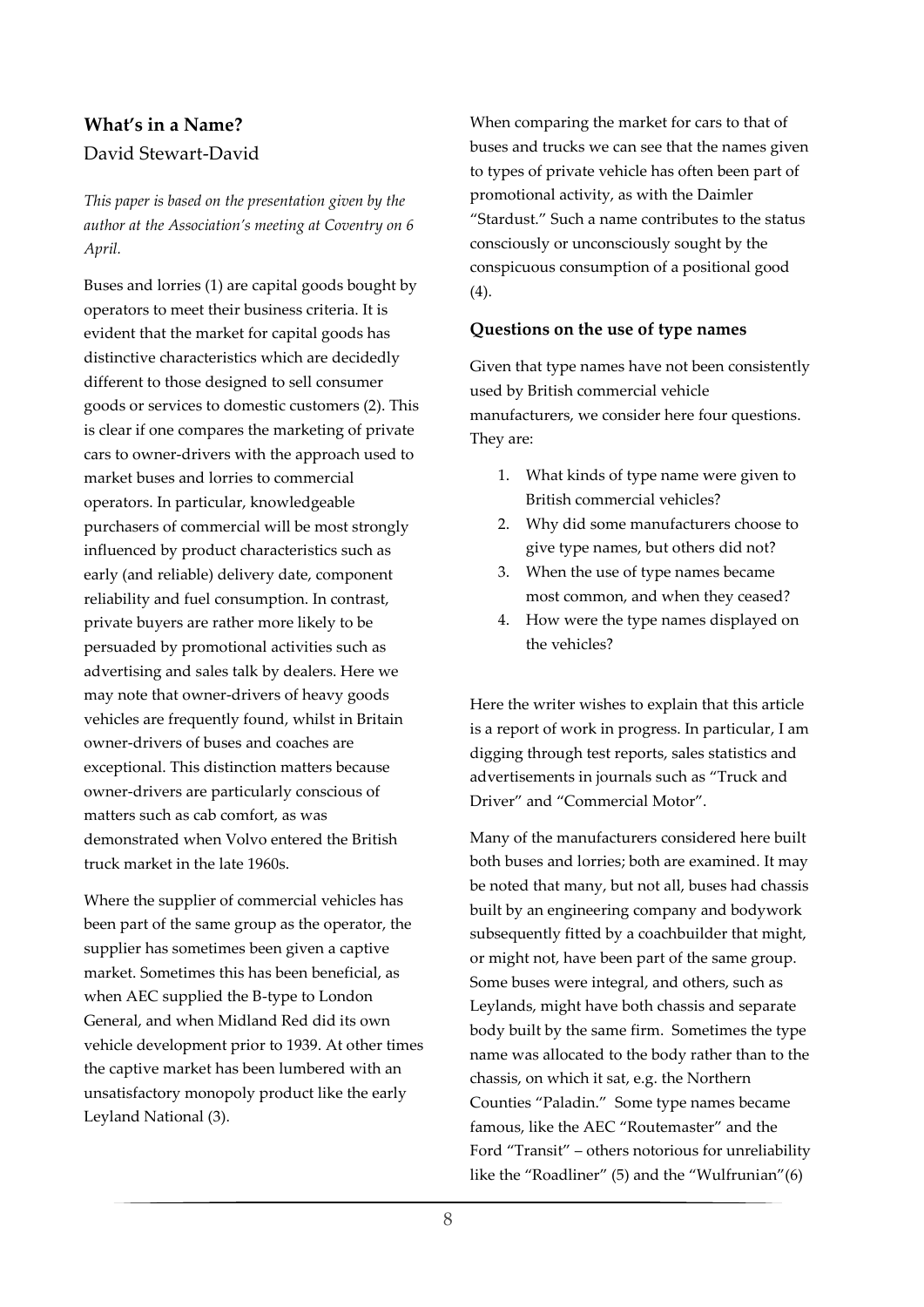whilst many names disappeared into the minutiae of historian's footnotes, like the Leyland "Gnu" and AEC "Ranger".

#### **Early descriptors**

Prior to the mid-1920s most commercial vehicle types in Britain carried a letter or an alphanumeric descriptor, e.g. the AEC "B" and "NS" types of bus. In the First World War the British army used more than 5,000 Dennis 3-ton lorries and they were, so far as I can discover, simply described as ''Dennis 3 tonners''. After the First World War the market for commercial vehicles was distorted by the availability of war surplus chassis, but about 1926 the British market for commercial vehicles changed dramatically. Although goods vehicles were sometimes built in penny numbers to replace war surplus vehicles used by many road haulage "start-ups", big fleets were ordered by railway companies and own account operators like J Lyons and Co, thus permitting mass production.



*Image*: An Albion Valiant coach (carrying inauthentic livery). As well as the Albion name on the radiator it carries the "Sure as the Sunrise" slogan, but not the type name. Many Albions used type names beginning with V, but most operators used the alphanumeric descriptor in this case CX39N [author].

# **Mass production**

In the bus industry many municipalities and newly formed major bus companies, found it possible to order large batches of buses. In doing so they obtained discounts for quantity and the ability to demand custom-made features, such as a choice of destination display design and seating moquette. As with goods vehicle manufacturing, demands for large batches of vehicles encouraged the partial or complete use of mass production techniques, thus achieving economies of scale. Unsurprisingly many small independent constructors went out of business or turned to specialise in coachbuilding.

In the mid-1920s type names were increasingly used by major manufacturers. In 1925 the AEC company commenced a long-lasting policy by choosing to name one its single deck bus designs the AEC "Renown". This type name was to be reused by AEC twice more. It was the first AEC passenger type to be christened with a name beginning with R, to be followed by "Regent", "Regal" and "Reliance" and "Routemaster", but with alphabetic exceptions like the "Bridgemaster" and the "Swift". AEC goods vehicle type names usually had the initial M, for "Mercury", "Matador", "Mammoth", "Militant" and many more. Leyland, Albion and Guy Motors also used type names, but other companies used alpha-numeric descriptors. A Daimler COG5 was a **C**ommercial vehicle with an **O**il (Diesel) engine, in this case a **G**ardner with **5** cylinders. Similarly, a Bristol K6A was a K type (double decker) with a six-cylinder AEC engine. Ironically, Daimler did not generally use type names for commercial vehicles until the 1960s, when it introduced the successful "Fleetline" and the commercially disastrous "Roadliner."

The choice of type names made by constructors is a matter of interest. Many names were metaphors for a quality possessed by the vehicle. A "Regal" or "Regent" might be thought to carry passengers in royal comfort. A "Buffalo" or "Bull" was a Leyland lorry of implied stamina. As well as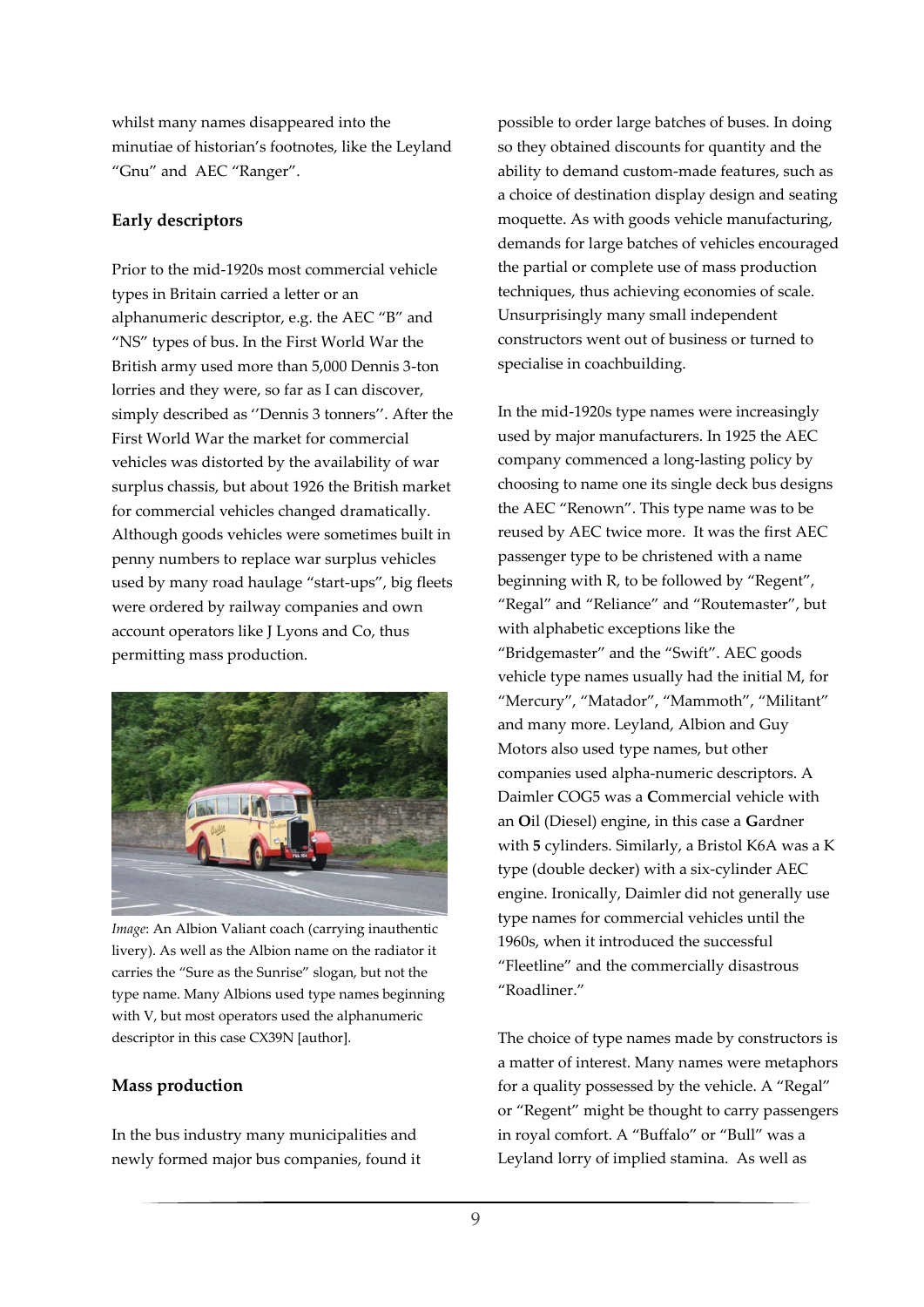having metaphorical associations, some companies chose initial letters to reinforce marque identity. We have already noted the AEC gave bus types names with an initial R; we may also note that Albion used V as its initial for "Valiant", "Valkyrie" and so on. Now and then alliteration was used to good effect, as with the Dennis "Dart" and the Leyland "Lynx" – in the latter case a type name used in different eras for both goods and passenger products.



*Image:* Atkinson "Chinese six" tractor unit showing the characteristic "A in a circle" badge of the Atkinson marque. Behind the Atkinson (pictured on the 2018 Tees Tyne run) is a Volvo F88. This design of Volvo, as well as having a distinctive cab design, often carried an F88 badge as well as one showing Volvo. The F88 and F86 made considerable inroads into the UK truck market from 1967 thanks to good product design, despite having no type names [author].

# **Descriptive names**

Some of the names chosen were descriptive real or portmanteaux words which gave a clue to the characteristics of the vehicle. "Handy", "Trusty" and "Transit" were names given to delivery vehicles – the last of these being a conspicuous market leader. The "Octopus" was a four-axle lorry that the haulage industry would describe as an "eight-legger." In the bus industry "Lodekkas", "Lolines" and "Lowlanders" were, as might be inferred, portmanteaux names to brand low height double-deckers constructed with low floors to avoid the clumsy gangways of "lowbridge" bus bodies.

Some of the names chosen became famous – perhaps the most conspicuous being the AEC "Routemaster" – although outside the London area this design sold only to Northern General Transport. Such was the "Routemaster's" fame that Boris Johnson, when Mayor of London, used the name "New Routemaster" to describe a new design of double decker which he commissioned to replace Mercedes "Citaro" articulated saloons and other older vehicles. The new design, like the old "Routemaster" had a high capital cost per seat and required a crew of two when the open rear platform was in use. These penalties meant that the design did not sell to cost-conscious provincial operators.

Many commercial vehicles carried their marque name conspicuously on the front, both by the use of a badge (like the AEC blue triangle) and by the choice of radiator design. This often incorporated the name of the chassis builder near the radiator cap, as was evident with Guy and Leyland vehicles until the 1970s. Some designs also carried the type name too. Many Bristol buses carried a neat tag which inconspicuously carried the makers name and vehicle type, e.g. "BRISTOL VR" - the VR meaning "Vertical Rear". Oddly many Leyland "Atlantean" and Daimler "Fleetline" double decker buses carried neither type name nor marque identifier, and an operator like "Tynemouth and District" which ran both designs with visually identical bodywork could present a construction mystery to the observer.

Did the type name contribute to sales? If we consider that the classic marketing mix is that of Product, Price, Place, and Promotion, then it is evident from vehicles sales that the type name – part of promotional activity, was much less important than the business elements of product, including price. Here it should be noted that the ability to deliver the vehicles by the promised date was an important product feature. Failure to deliver vehicles by the promised delivery date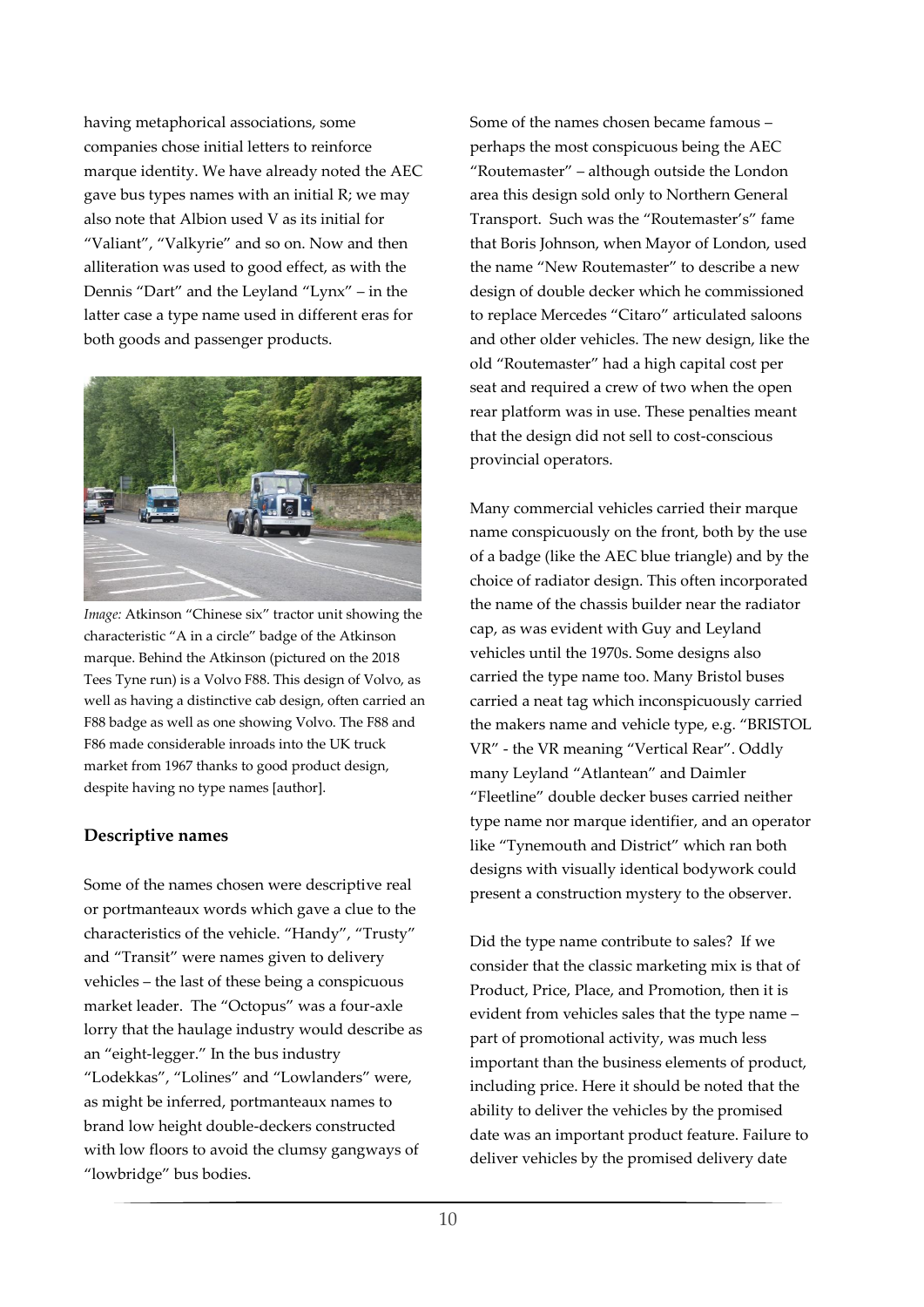was a problem that caused havoc in the British bus industry. Lamentably, British commercial vehicle builders, both of buses and lorries - lost their dominant market position in the 1970s (7). There were a variety of reasons for this disastrous collapse. One was a failure to maintain design prowess. Just as North British Locomotive Company failed to come to terms with the construction of diesel and electric traction, so Leyland Motors failed to build a reliable rear engine saloon, although the production of the Bristol RE showed that one British firm did have this capability. Lorries built by Albion may have been "As sure as the Sunrise" – as their slogan had it, but it was all too clear that from 1966 many British owner-drivers chose the ergonomics and comfort of the Swedish imports to the spartan experience of dour Scottish engineering. Even in large companies the lorry driver was often a significant stakeholder voice, particularly in years when it was easy for a driver to switch to another company with more agreeable vehicles. The arrival of Volvos in the 1960s turned out to be the start of an inexorable trend in British road haulage. By 2017 20% of new heavy goods vehicles licensed in Britain were built by Scania, mostly to designs capable of high payload operation. In contrast the Scania buses bought in the 1970s and 1980s did not maintain their success, not least because of high fuel consumption.

Often the type name of a bus or truck was not conspicuously displayed. Sometimes this was because the constructor was half-hearted in its use of type name. Another common reason was that the type name was shown by a badge that was easily prised away from the vehicle, and therefore a readily available souvenir for a thieving enthusiast. Alpha-numeric type names did not greatly lend themselves to badge display, but Bristol buses were often an exception. Many Bristol buses appeared with a "Bristol RE" tag, although this was a description of a generic type

which included such diverse examples as the Bristol RESL buses of modest capacity and the REMH coaches operated on the Western SMT overnight services from Glasgow to London.



*Image:* Great Yarmouth Corporation single deck Leyland Atlantean with Marshall body built 1968 showing distinctive Leyland badge [author]

# **Have type names helped to sell commercial vehicles?**

The evidence suggests that use of type names has not consistently helped to sell commercial vehicles. Whilst the Ford "Transit" was the market leader in its class, the AEC "Routemasters" – an icon in London - failed to sell to money conscious provincial operators. Had they simply been known as "RMs" their sales to London Transport might well have been just as successful. There were 2760 Routemasters sold to London Transport, compared to more than 4800 RTs. which were not colloquially known as the AEC Regent Mark III Model 0961. But London Transport, as a purchaser of vehicles, was an egregious exception to the rule of hardnosed commercial purchasing as was evident from its premature withdrawal of its 2646 Daimler "Fleetlines" delivered from 1971 onwards. These vehicles, which LT originally branded "Londoners," proved to be beyond the capabilities of the LT maintenance system. Many of the vehicles withdrawn prematurely, had long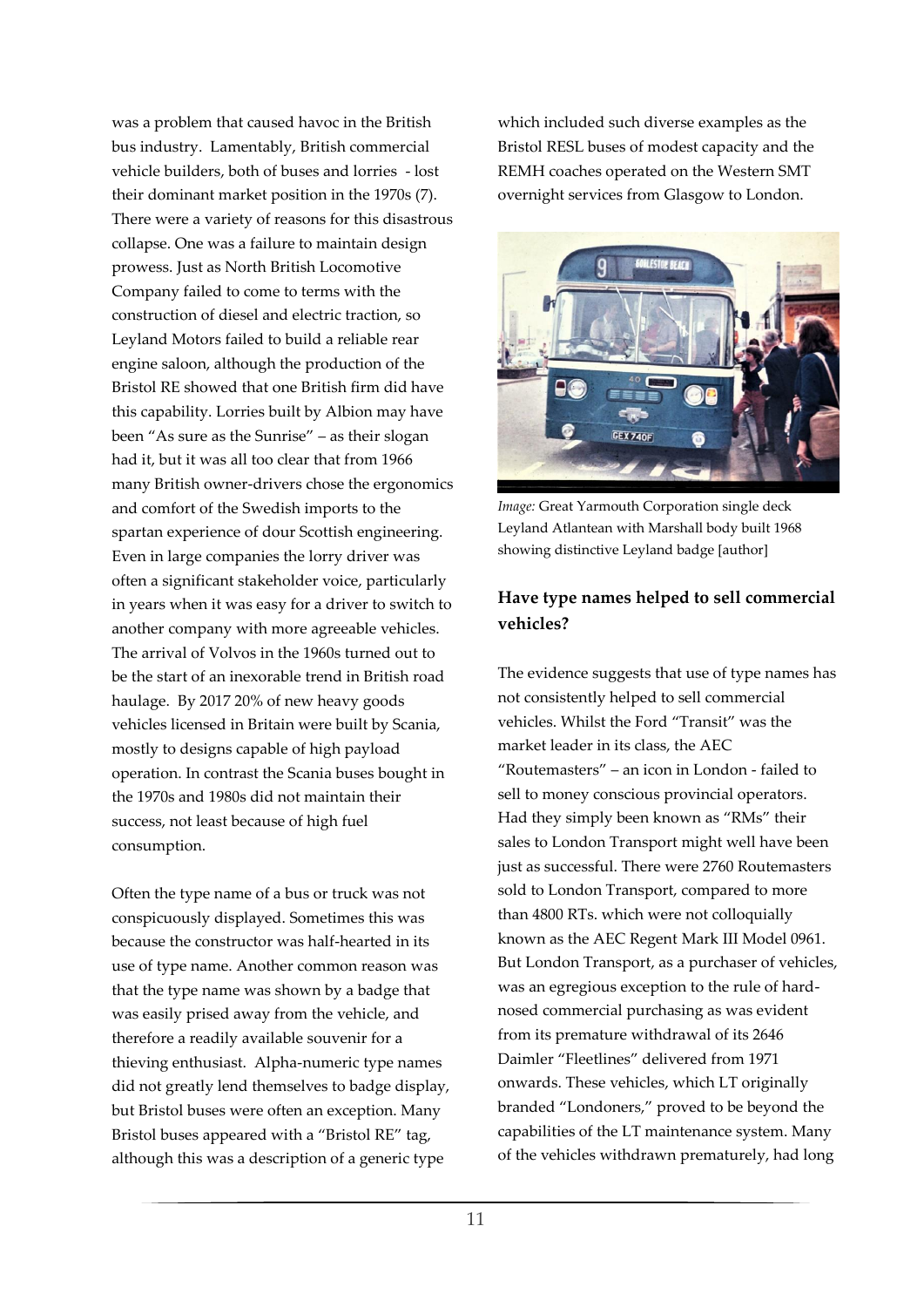lives with operators who had bought them second hand. Not only was this a costly purchasing error, but it created an era of very unreliable bus services in London during the 1970s and 1980s.

In seeking similar errors of purchasing I came across other cases of misguided acquisition. One was the West Riding Automobile Company's decision to order Guy "Wulfrunians" and Daimler "Roadliners.". Both types turned out to be sophisticated but disastrously unreliable. In freight operation the decision of British Railways "Sundries" (less than wagon load) service to invest in Scammell "Townsman" tractor units was clearly a costly mistake. Interesting names were no substitute for such desirable qualities as prompt delivery and after sales service support.

The history of type nomenclature suggests that neither type name nor marque is a guarantee that quality will be maintained, or that the specification will suit the operator. For many years the Leyland "Titan" was favoured as being one of the sturdiest most reliable buses available in Britain. Perhaps the marketing staff of British Leyland hoped that their new double-decker would sell by association. In fact, the "Titan" of the 1980s was built to London Transport specification and sold to very few other operators. The evidence of vehicle orders suggests that a manufacturing company is as good as its latest product, not as its name in history  $(8)$ .

Finally, it may be noted that there has been an element of sentiment in the naming of vehicles. This applies to types, such as the Leyland "Comet" and to individual vehicles. Many owner drivers and companies such as Robson's Border Transport and Eddie Stobart Ltd have given individual vehicles names in signwriting, in the same way that most ships and many aircraft are named. It may be that the creators in the drawing office found it more pleasant to talk about the "Falcon" or the "Tiger" than to use a set of initials.

#### **Notes**

1. "Buses" include coaches and "Lorries" include vans.

#### 2. c.f. A. Chernev *Strategic Marketing Management*

3. In 1980 the writer had a lengthy discussion with Werner Heubeck, CEO of Ulsterbus, who insisted on delivery of Bristol RE buses rather than the Leyland Nationals prescribed to the NBC captive market.

4. Lady Docker's gold-plated Daimler was a classic example. The phenomenon is examined by Thorstein Veblen in his 1899 work *The Theory of the Leisure Class.*

5. The "Roadliner" was a rear engine single deck bus introduced in 1962. It was conspicuously unreliable. *Bus Blunders* by Gavin Booth pp13-15 gives a succinct account.

6. The Guy *Wulfrunian* was a front engine forward control double decker which was ruinously unreliable. Its fame is described in *Bus Blunders* op cit

7. For the history of many vehicles builders I have used sources in Armstrong et al *Companion to British Road Haulage History* and in Mulley et al *Companion to Road Passenger Transport History and contemporary comments in "Commercial Motor".* For the specific case of Leyland Motors, a trenchant view is presented by Geoffrey Hilditch in *Steel Wheels and Rubber Tyres Vol 3,* page 72.

#### 8. Brown T. "Tragedy and Decline An inside view of UK engineering." Matador books 2018

*Viewpoints and opinions expressed by contributors should be seen as personal and do not necessarily reflect the views of the Association.*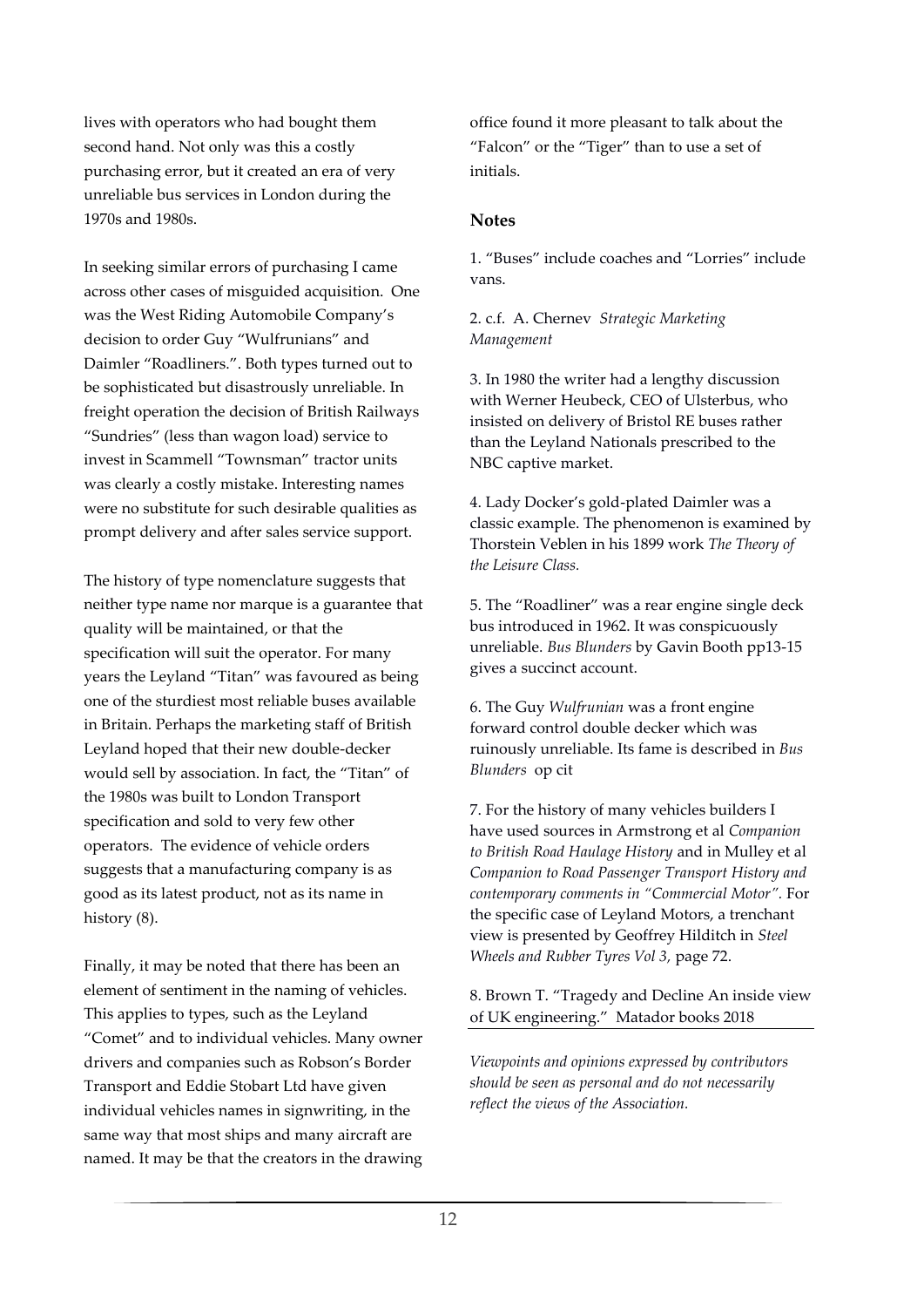# **Shropshire's stage-coaches, 1835** Peter Brown

*This paper provides an account of the subject introduced as a presentation in the 'members' interests' session at our meeting, 6th April.*



In 1835, Shropshire's stage-coach services were at their peak. The roads they used had all been turnpiked, usually resulting in improved alignments, gradients and surfaces. Shrewsbury was a major coaching town on the London to Holyhead road, carrying the traffic to and from Ireland.

At this date the population of Shrewsbury numbered about 20,000; Bridgnorth, Ludlow, Market Drayton, Oswestry and Whitchurch some 4,000 to 5,000; and Bishops Castle, Ellesmere, Much Wenlock, Newport and Wem 1,700 to 2,600. The population of the east Shropshire industrial area was then increasing, Wellington having about 10,500 and Madeley (which included Ironbridge) about 6,500.

A principal source for this article was *Pigot's Directory* for 1835, which detailed the stagecoach services in the county (and those of the surrounding counties, except for Cheshire). However, the data was found to be incomplete and sometimes contradictory. In particular, where a service was mentioned in one or two towns' entries but not in others, it has been excluded from the analysis. The second principal source was the *Salopian Journal*, one of the two leading Shropshire weekly newspapers. The 1834 and 1835 issues contained surprisingly few references to stage-coaches. Nevertheless, it

proved possible to correct many of the directory entries and elicit some further information.

The diagrammatic map on page 15 shows the stagecoach services and the number of journeys on each section of road on weekdays. Services which went through the north-eastern tip of the county at Woore have been omitted. Outside the county, only those services which have started or passed through Shropshire are shown.

#### **Shrewsbury's services**

Isaac Taylor, Shrewsbury's leading coaching entrepreneur, operated from the *Lion* in Wyle Cop. His main rival, John Jobson, operated from the *Talbot* in Market Street.

Shrewsbury enjoyed nine coaches each weekday to Birmingham, seven of which went on to London (by three different routes). There were also six coaches to Liverpool and three to Cheltenham. The latter town was somewhat of a coaching 'hub' — a precursor of the role Cheltenham Coach Station had from 1931 until 1984 — as connections could be made to Bristol, Bath, Exeter and Southampton (with 'direct communication with Havre, Guernsey, Jersey, &c by steam packets').

One destination which was mentioned in Pigot's 1828–29 *Directory* but not in the 1835 *Directory* was Manchester: two coaches had gone daily from Shrewsbury via Chester and Northwich and a third every weekday via Whitchurch and Northwich. An 1834 article in the *Salopian Journal*  showed the reason for the loss of the Manchester service when it stated that the *Hawk* would arrive in Liverpool by 10.30am 'in time for passengers to proceed by rail road for Manchester, Warrington and all parts of Lancashire and Yorkshire'. Another sentence in the same article said that one could change at Chester from the *Hero* post coach (which went on to Liverpool) and travel via Northwich to Manchester; having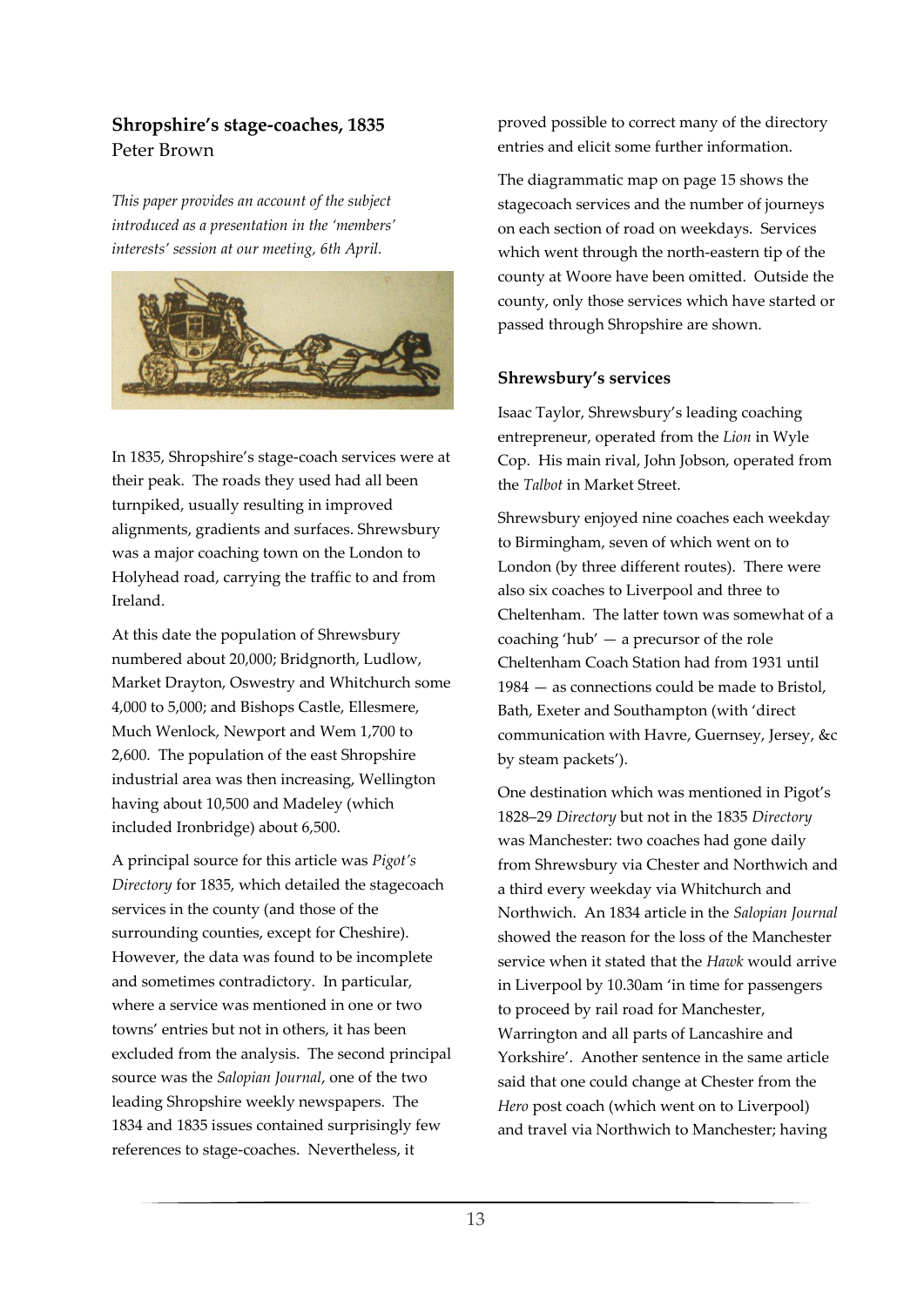left Shrewsbury at 7am one could be in Manchester at 5.30pm.

# **Other towns**

The market towns which were on through routes had better services than those which were not, thus Newport benefitted from being on a route used by several Liverpool to Birmingham/London services, whilst Market Drayton had just one journey a day each way. Bishops Castle had no service at all. Much Wenlock had lost the service it had previously enjoyed: in 1828–29 the *Hibernia* had passed through the town three days a week; by 1835 it ran every weekday but had been diverted through Ironbridge.

# **Frequency**

The Royal Mail services operated daily including Sundays; many other services were weekdays only. The summer-only *Duke of Wellington* service ran from Shrewsbury to Barmouth on Wednesdays only. Similarly, the *Express* from Shrewsbury to Aberystwyth operated on Mondays, Wednesdays and Fridays in both directions. The *Sovereign* from Montgomery into Shrewsbury and back ran only on Saturdays.

The *Union* coach to Aberystwyth was unusual in that its route varied according to the day of the week. On Mondays and Fridays it went via Welshpool, Mallwyd and Machynlleth; on Tuesdays and Saturdays via Welshpool, Newtown and Llanidloes; and on Wednesdays and Thursdays via Welshpool, Newtown and Machynlleth. In winter it operated only on Tuesdays, Thursdays and Fridays, giving one journey a week on each route.

# **Timings and speed**

Although the *Salopian Journal* served the whole of Shropshire and the border counties, all stagecoach entries related only to Shrewsbury itself.

The starting time was usually stated, and occasionally the time of arrival at the eventual destination. The intermediate times were not given, even for new services; sometimes the intermediate stops were never mentioned. There were two fast services to London. The *Stag* was advertised to take 14¾ hours, an average speed of 10.5mph; the *Wonder* took 15½ hours, an average speed of 10.2mph (for a slightly longer journey).

For other services it has been necessary to rely on the directory entries for the intermediate towns. Only departure times were shown. The arrival time at the end of the journey has been inferred from the time taken by coaches in the opposite direction. Coaches typically stopped for half an hour for breakfast, lunch and supper; this means that place-to-place timings on the journey can appear misleadingly long if a meal was taken at the second place.

Royal Mail services operated under contract to the government, carrying both mail and passengers. They had the disadvantage that they ran at the times the postal service wanted, which was not necessarily the times the potential passengers wanted, but were regarded as particularly reliable.

It has been possible to calculate times for 25 services. Excluding the three services between Shrewsbury and Aberystwyth/Barmouth, the average speed of the remaining 22 journeys was 9.0mph. Actually, these calculations understate the travelling speed, as the breaks for meals and for changing horses have not been deducted from the total times.

The services to Aberystwyth and Barmouth were noticeably slower than the others (an average of 5.8mph). These routes were hillier and because they would have been less busy, the turnpikes' income per mile would have been significantly lower, so less money was available for improvements. An hour was added to the time taken to get to or from Aberystwyth in winter.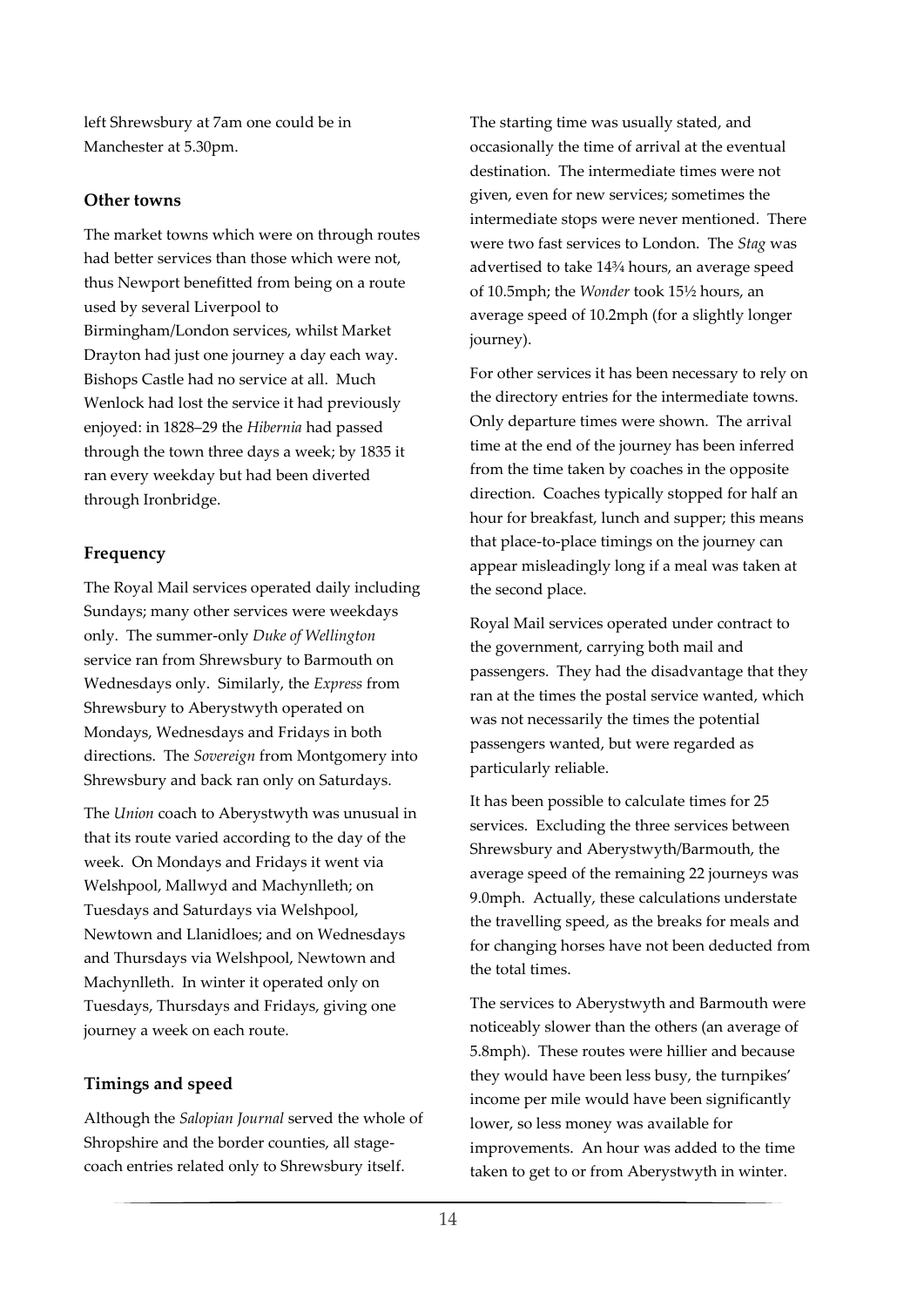With that exception, the winter timings were the same as those in summer, implying that neither darkness nor poorer weather were significant in stage-coach operation by the 1830s.

#### **Fares**

Fares were mentioned only twice in the two years' newspapers studied. When in October 1834, Jobson announced 'Very reduced fares to London' by the *Nimrod*, *Salopian* and *Emerald*, they were said to be one pound ten shillings inside and fifteen shillings outside. At that time a craftsman could expect to earn about one pound a week. Taylor responded immediately, promising fares as low as any other firm, not only to London but to all parts of the kingdom.



#### **Coaches**

Robson's *London & Birmingham Directory* of 1839 gives a little information about the coaches. Almost all had just four inside seats; most had eight outside seats, some just four or five.

A few of the advertisements stress the quality of the coach: 'superior' (*Duke of Wellington*, *Stag*), 'very superior' (*Wonder*, *Hero*); some the speed: 'fast' and 'expeditious' (*L'Hirondelle*). Concerning the last-named, the advertisement ended: 'No expense is spared to render it the most superior coach in the kingdom'. Isaac Taylor concludes his long advertisement in the summer of 1834 thus: 'The proprietors assure the public, that the above coaches are all travelling at as great a speed as is consistent with safety; and that they will at all times endeavour to merit a continuance of their liberal support, by every endeavour to conduct the above establishment in a superior manner.'

When the new London service, the *Stag*, was announced, the reader was told that the 'new and elegant fast day coach' to London would leave the Lion in Shrewsbury at 4.45am and arrive at

*Above*: A diagrammatic map, compiled by the author, of the network in 1835

the Bull and Mouth in the City of London at 7pm the same day. The rest of the advertisement is more difficult to understand: 'Isaac Taylor has been induced to commence running the *Stag* to prevent the celebrity of the *Wonder* [Taylor's Holyhead to London coach] being in any way injured by racing or at all interfered with in the regularity which hitherto has been so punctually observed by that coach.'

From the various advertisements one can infer that the public considered that through services and continuity of the coachmen were both desirable. For example, Jobson's advertisement for his Barmouth service said: 'One coach and the same coachman throughout'. However, Taylor's advertisement said that his was the 'only direct coach to Barmouth' — which clearly contradicted Jobson's. The directory information implies that Taylor was right and Jobson was wrong. Jobson's service left at the same time as his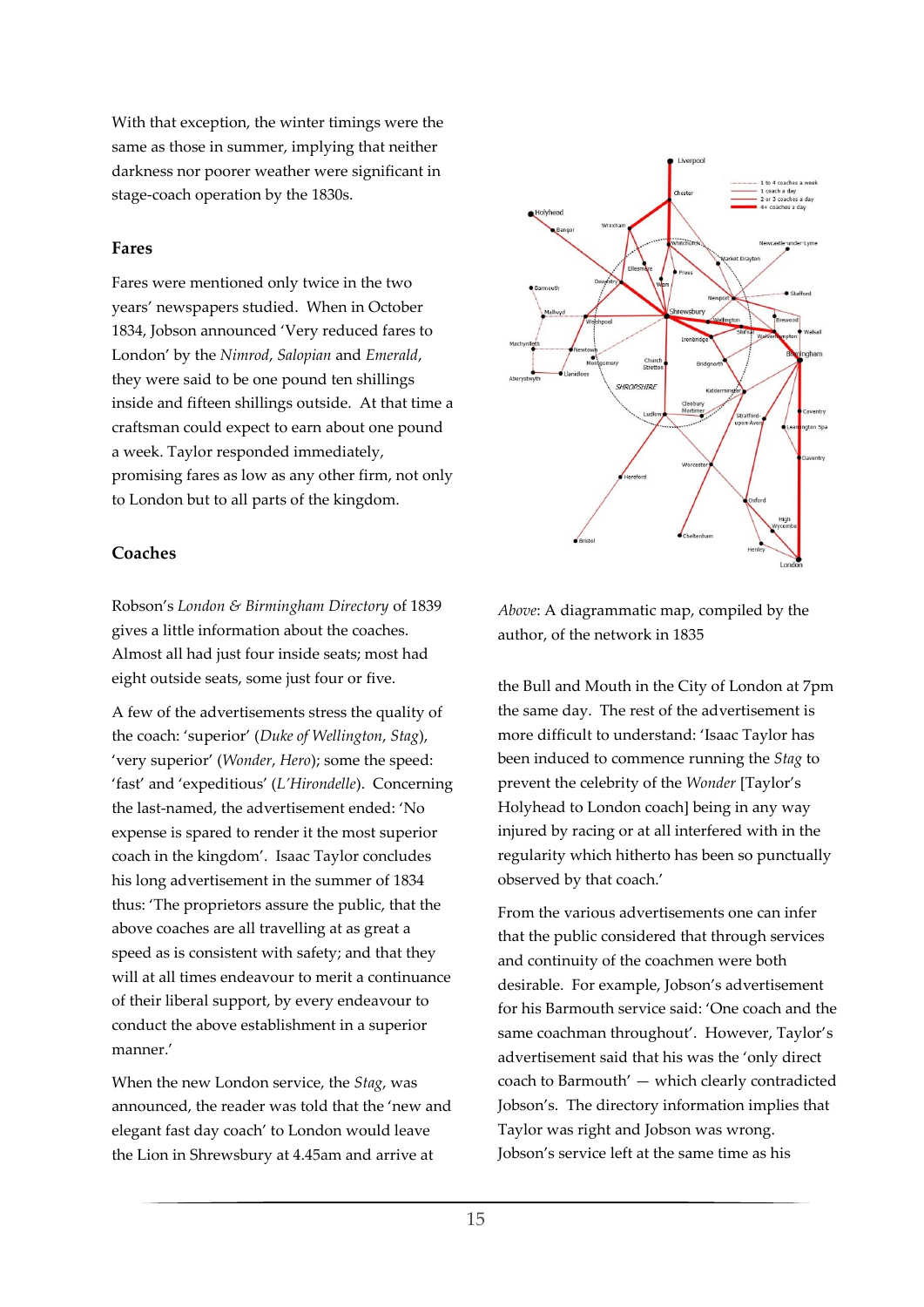Holyhead service, meaning that it was quite likely that a change of coach was needed, probably at Corwen, onto a Chester to Barmouth service (via Bala) whereas Taylor's was definitely direct (via Welshpool).

Stage-coach names related to the route and timetable, not to the vehicle itself — in other words, they were analogous to named trains. Unlike named trains, with few exceptions (*Salopian*, *Shropshire Hero*, *Sir Watkin*) the names had no relevance to the destination or the area served.

# **Operation**

Robson's *London & Birmingham Directory* of 1839 gives some information about the operators of stage- coaches. In the entry for Shrewsbury 21 coach services were listed, with twelve different operators. Isaac Taylor had seven coach services; J. Jones (probably a successor to Jobson) had three; E. Evans had two; and nine operators had only one each. (This was not a comprehensive list of Shrewsbury's services. Those from Birmingham, for example, were listed under the latter town — there were four services with three operators, none of whom were also listed at Shrewsbury.)

Coaches were pulled by galloping horses. The team was changed every six miles or so on the faster services; on slower services the stages could be some twelve miles. The intensity meant that the life of coach-horses was short, perhaps five or six years. One major national firm replaced its fleet of horses after three years on average, the horse then going on to less onerous work.

Advertisements stating that certain services had four horses drawing the coach (*Duke of Wellington*, *Stag*) implied that some other services had only two horses. This would have affected the speed, of course.

The horses were the major factor in determining the services' management and financing. A study of stage-coaches in the Bristol area by Dorian Gerhold *[reviewed in our February 2013 issue. Ed]* has shown that in the 1830s about 40% of the cost was provender and a further 15% was other horse-related costs. As a consequence, the services tended to have several partners along the route, each looking after one or more stages. The cost attributable to the coachmen and guards was slightly under 10%, as were tolls. Taxes came to a little over 10%. The coaches were generally not owned by the operator, but hired.

# **Developments**

In July 1837 the Grand Junction Railway opened for passengers between Birmingham and Warrington (from where trains went on to Manchester and Liverpool). A new daily service, the *Victoria*, was introduced from Shrewsbury via Market Drayton to Whitmore Station.

In September 1837 mail from London to Dublin was transferred to the railway between Birmingham and Hartford, from where it went by stage-coach via Chester and the north Wales coast road. The fast mail coach via Shrewsbury continued to operate until May 1838 when a new Birmingham to Holyhead mail coach service via Shrewsbury was introduced to serve the intermediate towns.

Once the London & Birmingham Railway opened throughout in September 1838, the stagecoach services which formerly went to London were terminated at Birmingham. Further withdrawals happened when more railway lines opened. Shrewsbury itself was relatively late in being connected to the national railway network, the line to Chester opening in October 1848, to Stafford in June 1849 and to Wolverhampton in November 1849. The end of Shrewsbury's stagecoach services came in January 1862, when the line to Welshpool opened.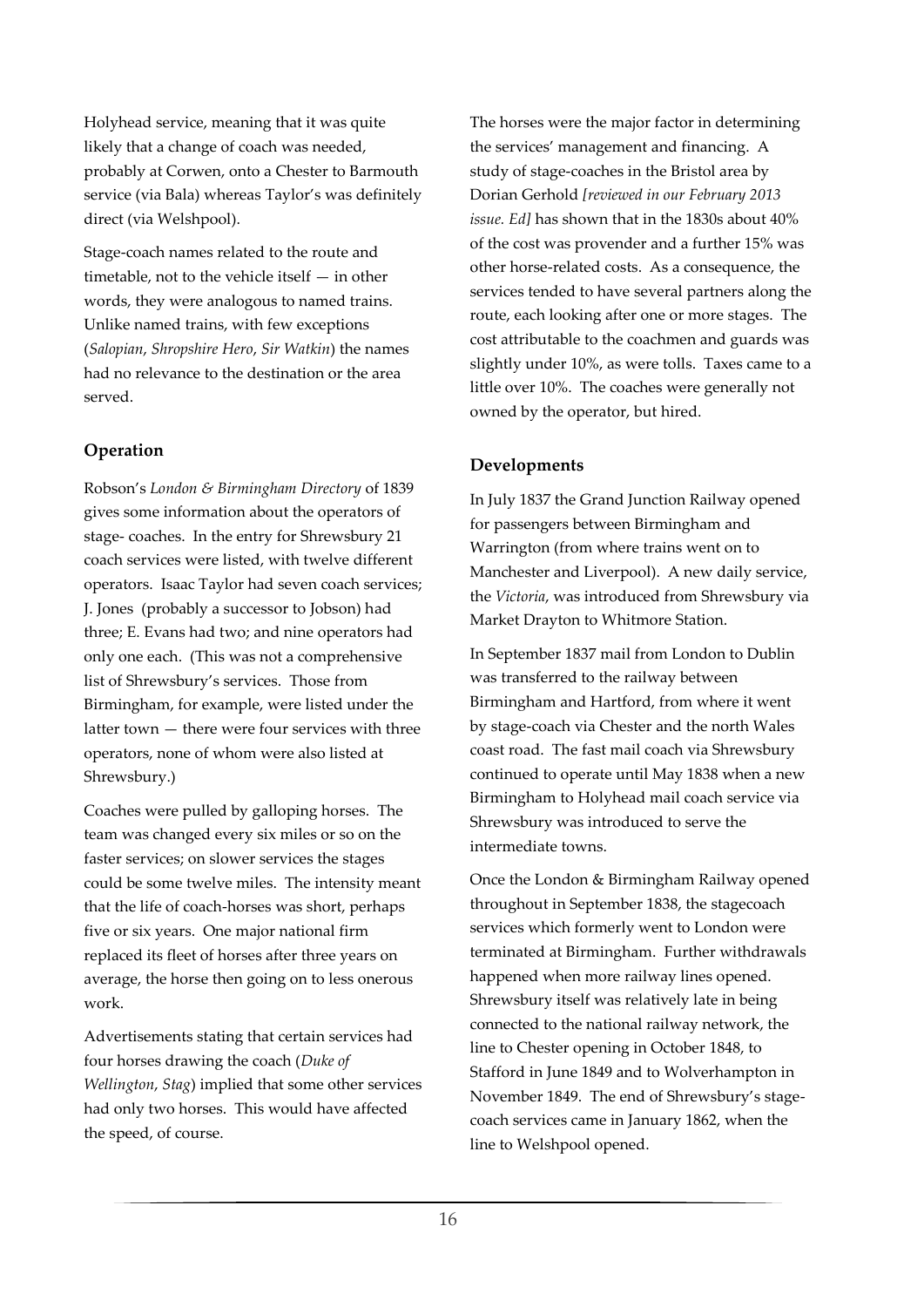# **Members' interests**

*The meeting at Coventry on 6 April provided the opportunity for members to present current research interests in the road transport history field.*

Martin Higginson described his work on 'The impact of buses and trams on the English language'. He noted that buses and trams have a long history in popular culture, for example in literature, visual art, and film. To become part of everyday language, a new word or expression must have become widely used. This could include both new uses for existing words or phrases, and new cases. The origin may be debatable. For example, the term 'omnibus' has been attributed both to the Omnès family in Nantes, and Stanislaus Baudry of the same city.

One claim is that Baudry's pioneering bus route (inaugurated 10 August 1826) started near the *Omnes Omnibus (Everything for everyone)* hat shop of the Omnès family. People began to say that they were 'taking the omnibus'. Another is that Baudry called his vehicles Dames Blanches (White Ladies). Critics said this made no sense, to which Baudry replied 'They are omnibus cars' (cars for all). While Baudry's services were shortlived, the word subsequently appeared in in the title of London General Omnibus Company, in use until 1933, and survived in the names of operators such as Southern Vectis and Western National. Reference to Monsieur Baudry as the originator of the term Omnibus may be found in H C Moore, *Omnibuses & Cabs: their origin and history*, London, Chapman & Hall, 1902, pp 7 - 9

Examples of 'adopted terminology' associated with the bus industry include:

'Knifeboard' : Seats facing outwards in a long back-to-back row (Punch, 1862)

'Garden seat' : Paired forward-facing benches 'Seats on top' : Originated with open top double deckers – on stagecoaches these had been termed 'outside'

'Pirate' : Entryist independent of perceived poor quality (1920s and 1980s)



*Above*: A 'Knifeboard' bus, *The Favourite*  Whetstone to Charing Cross, London (*Martin Higginson collection/Birkbeck College*)

In some cases, expressions associated with transport have subsequently gained wider meanings. For example, '*Drive a coach and horses through',* meaning to forcefully rebut an argument or proposal, was first applied with regard to the Act of Settlement by Sir Stephen Rice, Chief Baron of the Irish Exchequer, referring to his vigorous opposition to that Act, c.1670. This was subsequently broadened to '*Drive a coach and six horses'* through any Act of Parliament, an 18th Century modification attributed to another Irishman, Daniel O'Connell, who also defended the Catholic cause. Another case is that of *Missed the bus*. This originated in the 1840s, and has come to mean losing any opportunity. It is said to derive from a missed appointment in Oxford at the time of John Henry Newman's decision to join the Catholic church: A colleague set off to join him, but missed the bus, and thus the conversation he might have had, which could have taken him to Rome.

Another category is a new concept, which then gains a wider meaning. *Busman's holiday -* leisure time spent doing what one normally does for a living – is said to originate in horse bus days, referring to instances when certain drivers became so attached to their horses that on their days off they spent their time travelling on their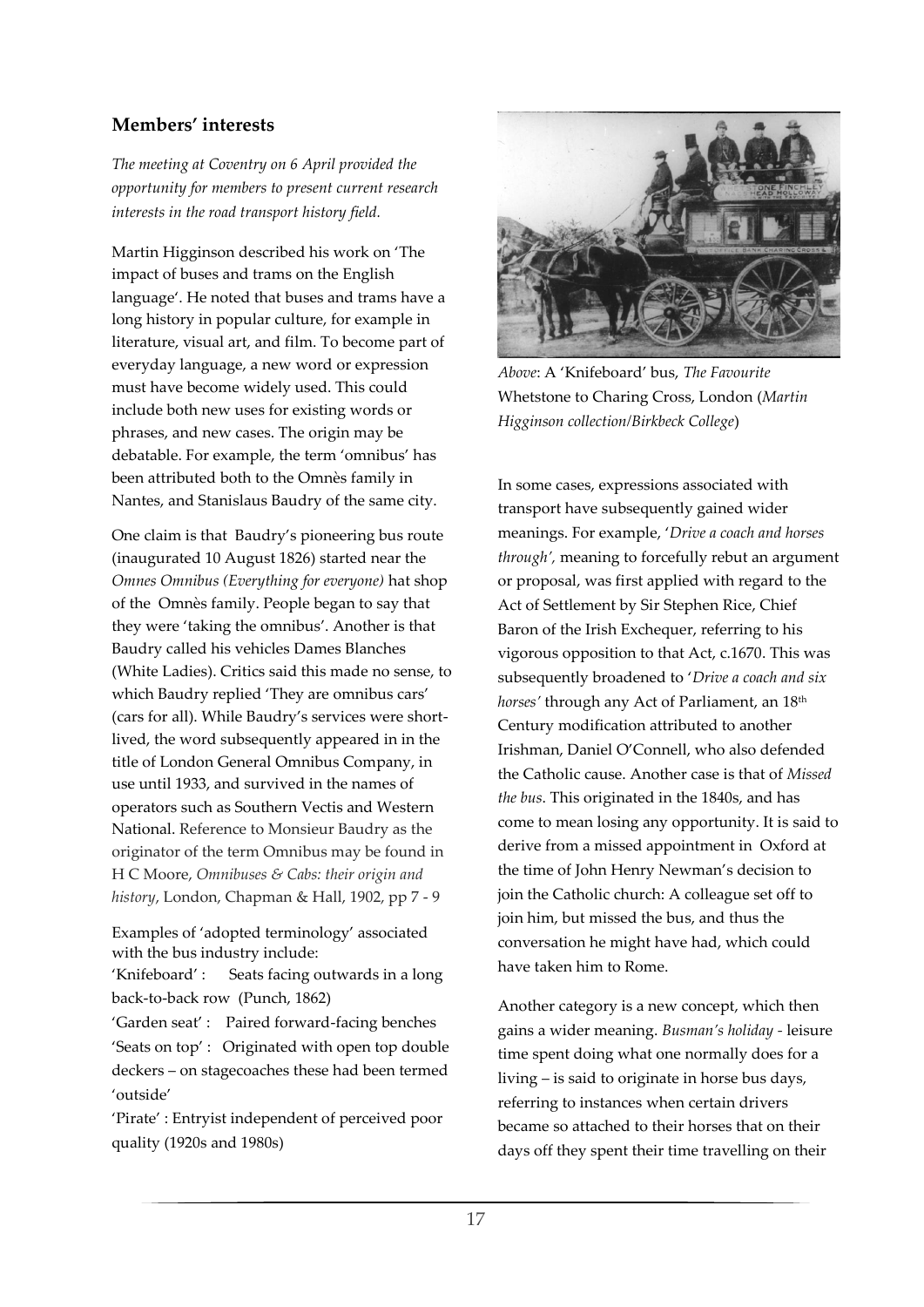own buses in order to keep the horses company and to ensure relief drivers treated them well.

Martin concluded by reviewing how buses and trams have influenced linguistic evolution. Evolution in language and technology has been linked through the medium of popular culture. The presence of buses and trams has facilitated the enrichment of language by introducing new words, new uses for old words and new expressions. New words and phrases have originated with the arrival on the scene of buses.

In addition to Martin's presentation, Ian Yearsley spoke on work relating to role of the Public Works Loan Board in financing transport projects by local authorities, and how it determined its priorities *vis a vis* other aspects such as housing (see his response to comments from Peter Brown, elsewhere in this issue).

David Starkie is seeking records on actual journey times in 1950s and early 1960s, for example from logs kept by motorists. There is little existing data. One example he quoted was from a log based on an AA-recommended route, which showed a surprisingly low average speed of about 22mph, excluding stops.

**PRW**

# **Book Reviews**

Following the review in our last issue (no 95) of the 'Road Haulage Archive' series on Selling Lorries' (issue 21, covering the 1950s), its issue 23 on 'Selling Lorries – the late 1950s' causes your reviewer to repeat his comments, with the additional observation that a social trend of the period is reflected in such advertisements as that for the Karrier Bantam mobile shop: "Mobile shop trading is booming!'.

**Richard Storey**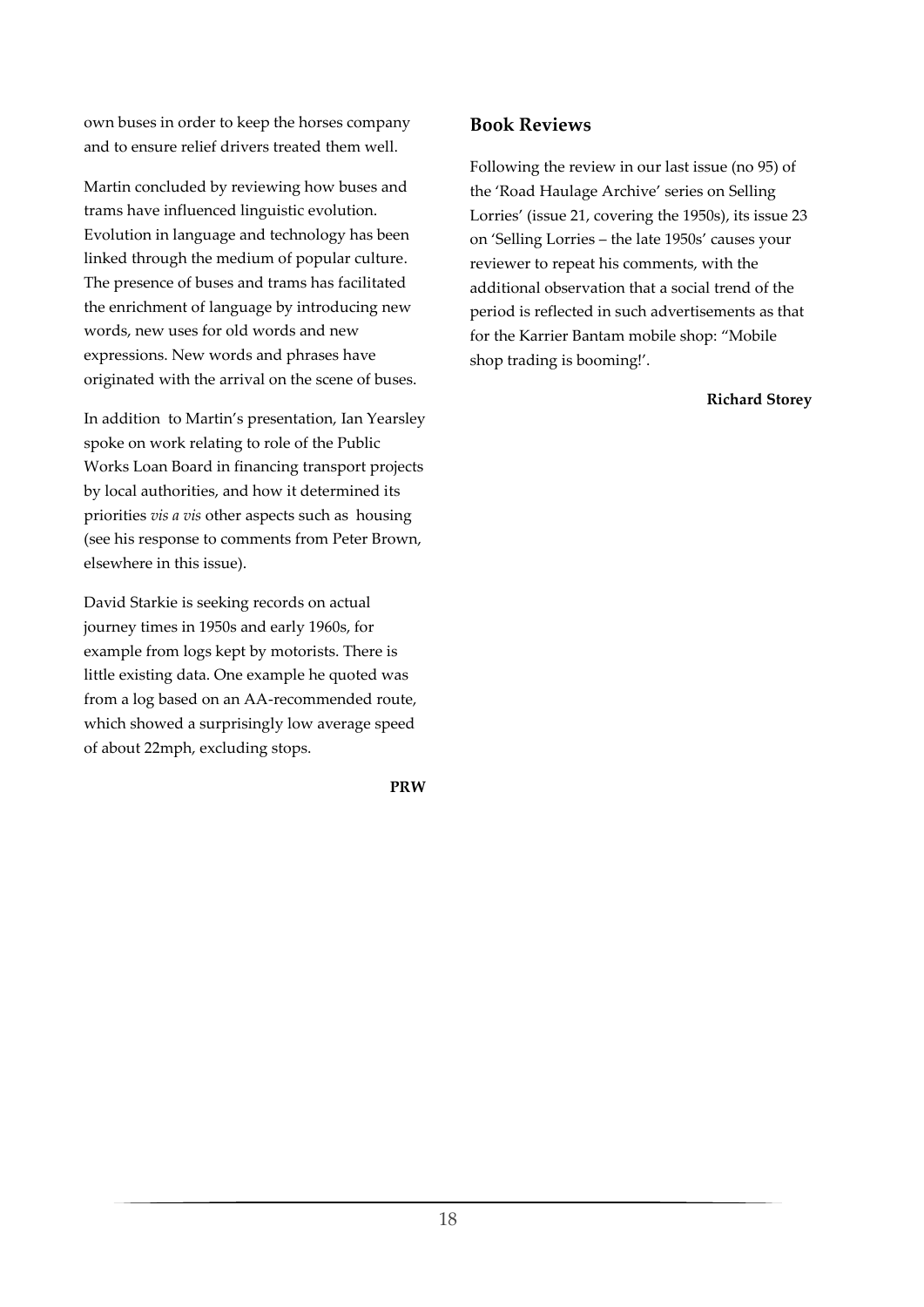# **ANDREW HENSON WALLER**

20 April 1938 - 2 February 2019

Andrew Waller, 80, died in hospital on 2 February, a month after suffering a stroke.

Born in Hampshire, he lost his father at an early age, his mother remarried, there were several moves, all turmoil set against the backdrop of WW2. Eventually, the family settled in Titchfield, north of Southampton, and seeds of a future interest were set by Andrew's regular visits with a cousin to Southampton Bus Station to note bus types, times and much else.

Bradfield followed, and then, National Service, where being stationed with the Army in West Germany and Berlin, awoke a gift for learning languages, including French, German and Russian. Then, up to Oxford to read PPE, and after, to join Reuters, that most prestigious of news organisations, as a graduate trainee. He worked initially on the Eastern Desk in London, but then received his first foreign posting to Moscow as a correspondent. From Moscow he was posted in 1967 to Geneva and then back to Moscow in 1970 as chief correspondent.

Assignments in London on the World Desk, Cairo and Beirut at the height of the civil war followed. After a brief assignment to Amman as regional correspondent, in 1977, Andrew became chief correspondent in Brussels. He then left in 1980 to join the International Institute of Communications, in technologies for information management and delivery, but rejoined Reuters

in 1987 as deputy editorial operations manager, followed by other head office posts. He retired in 2000 as director of Reuters corporate web office.

Retirement did not mean standing still. The interest first kindled in Southampton Bus Station could now be rekindled, and Andrew threw himself into historical research with both the Roads & Road Transport History Association and the Transport Ticket Society.

Three TTS publications – on the tickets of Hants & Dorset MS and Wilts & Dorset MS - were followed by two major hardback histories: with Colin Morris, The Definitive History of Wilts and Dorset Motor Services Ltd, 1915-1972 (2006), and Bere Regis & District Motor Services: The Life and Times of Country Busmen (2012) *[reviewed in our February 2013 issue. Ed]* , both published by the Hobnob Press and both destined to become standard works.

Family and local community were not neglected; Andrew was active in many other ways, as a local school governor and churchwarden.

A family funeral was held at the church of St Thomas of Canterbury, Tangley. This was followed by a thanksgiving service at Christ Church, Hatherden, near Andover, at which many friends and former colleagues attended, including several RRTHA and TTS members.

Our condolences are extended to his wife, Jacquie, sons Patrick and Martin, and family.

**David Harman**